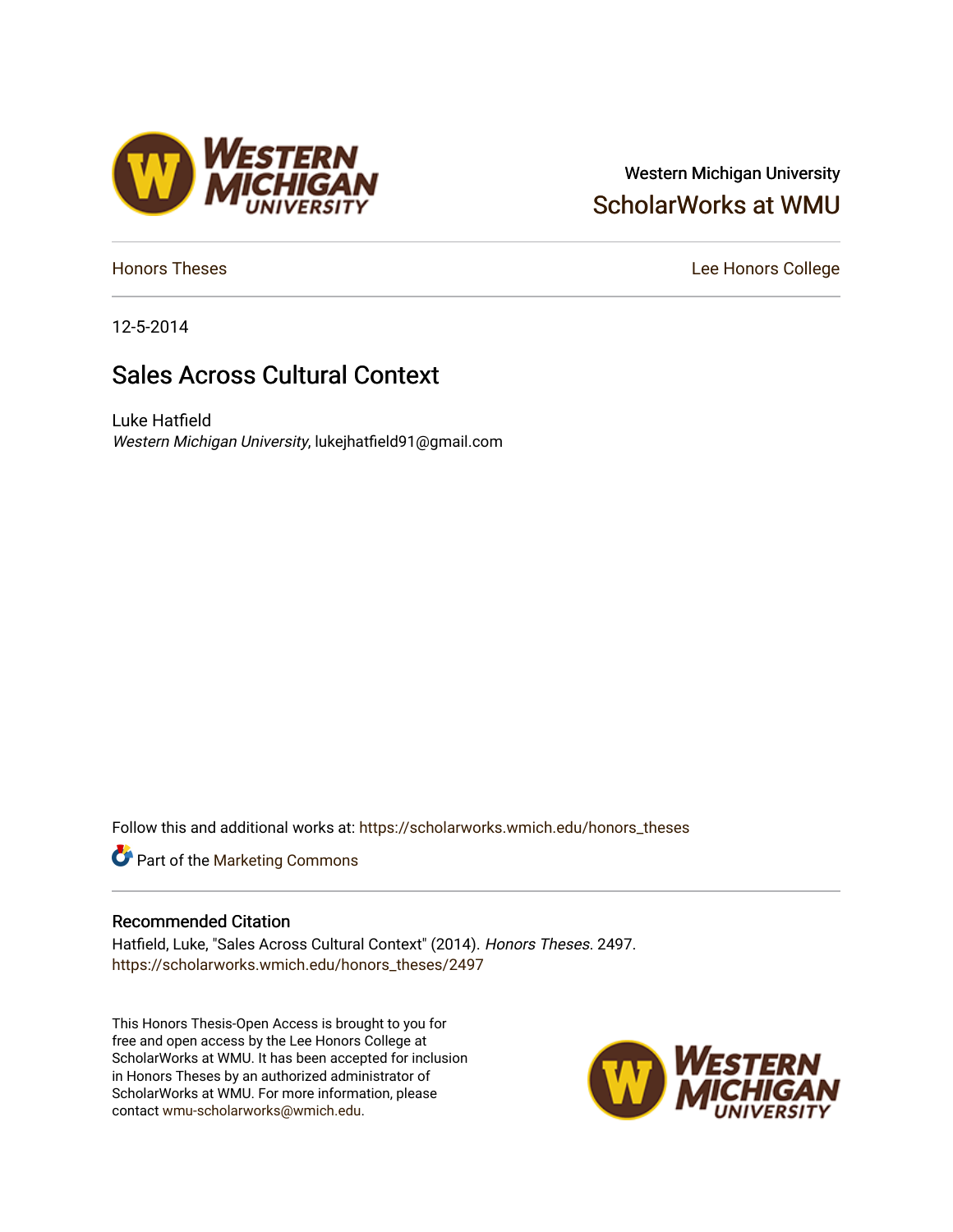WESTERN MICHIGAN UNIVERSITY

# Sales Across Cultural Contexts

Luke Hatfield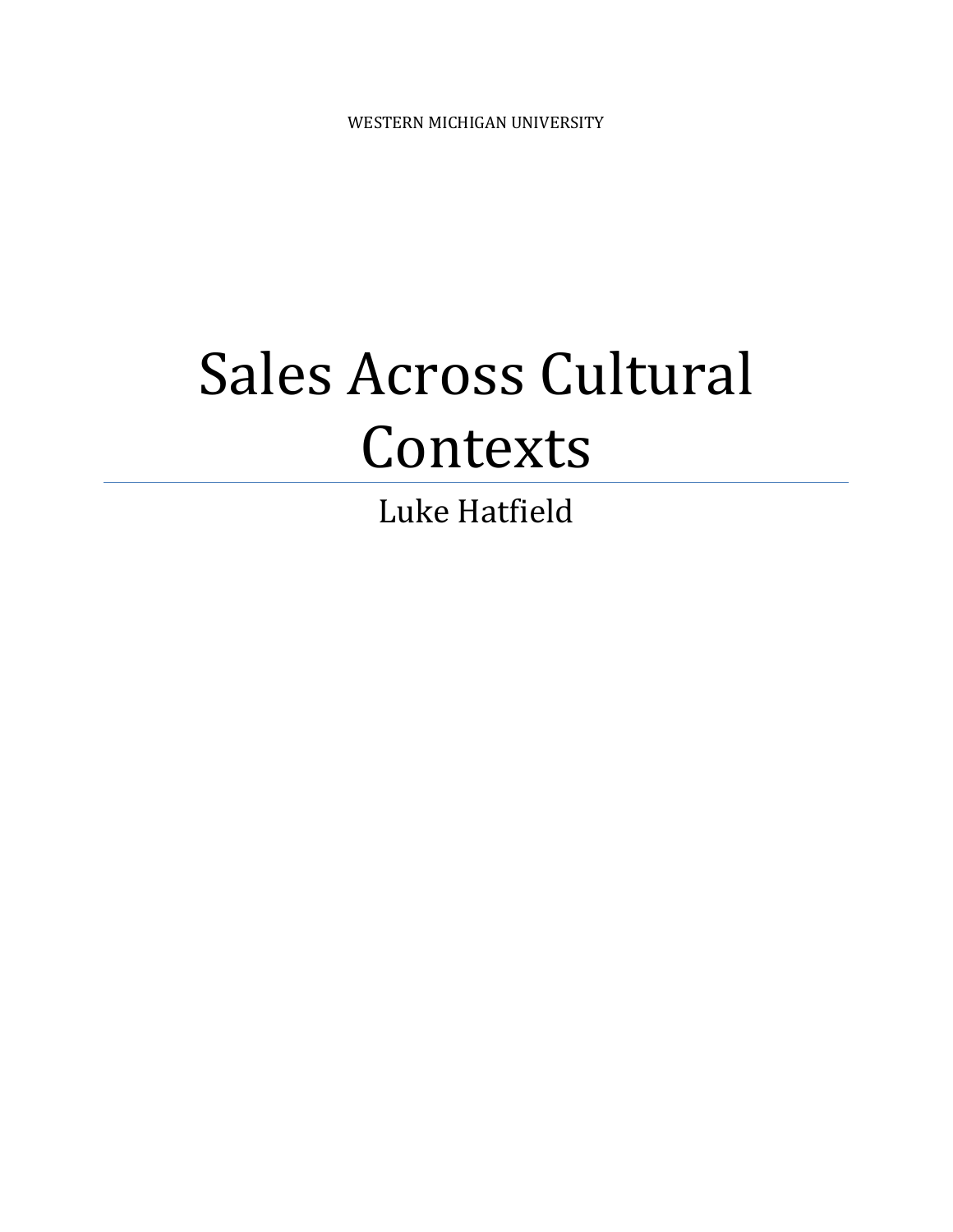#### **Executive Summary**

The proposed study was designed to analyze how culture affected sales practices. The models used for analysis in depth were the CLAP model from WMU's sales program and Hofstede's cultural dimensions. Brazil, Germany, and China were analyzed and the elements with the largest differences from the United States were compared to the usual procedure of the CLAP model and a suggestion for an adaptation was made based on research findings (See appendix for condensed version).

After the study was complete I came to a conclusion of what steps should be taken by the effective salesperson to expand on this study. This involved a four step process: first level preparation, offstage adaptation, second level preparation, understanding, and adapted process. This framework will apply to any sales related model and help someone look at it through cultural contexts. I was also able to suggest an experiment to test the validity of this study that is available at the end of the report.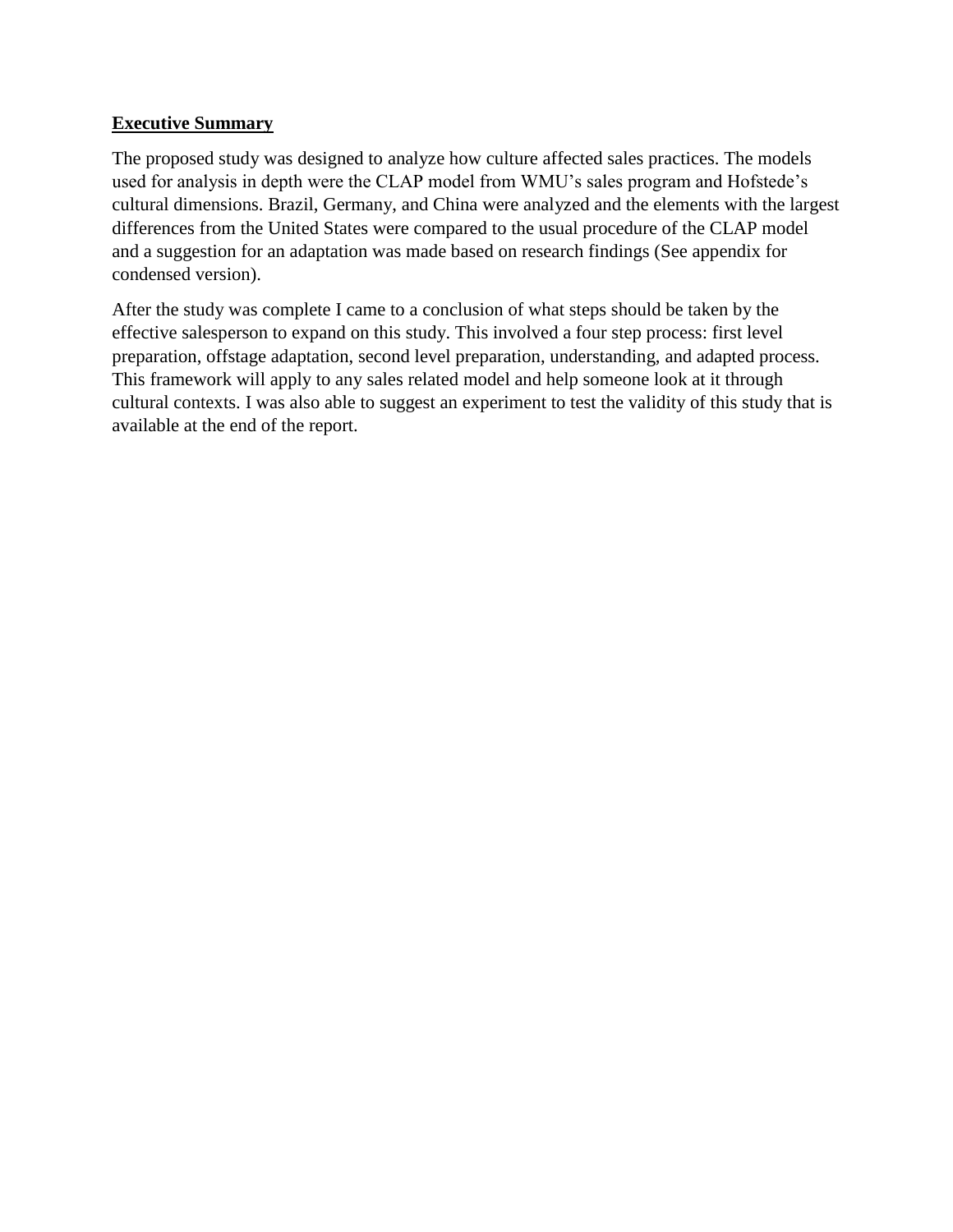#### **Intro: Sales across Cultural Contexts**

The world of business has changed drastically since the trade and barter days prior to 1800.Until the explosion of web technology most business was done domestically, and any business done across country borders was done within the confines of continental boundaries. Due to the industrial revolution and the rapid expansion of communication technology, doing business with someone across the globe is easier than it has ever been. As the world of business becomes increasingly globalized those involved in its daily processes are coming into contact with people from backgrounds very different from their own. As this becomes more commonplace we must ask ourselves if we are doing enough to prepare for these kinds of interactions. An action deemed completely normal in one culture could seem outlandish in another and this is something that any salesperson should keep in mind when dealing with someone that is from a different culture than their own be it within the borders of their home country or not. To give a quick example, businesspeople from Latin America will typically view time as very flexible. Would it be a stretch to say that the typical American hustle and bustle attitude would come across as offensive? Also what would you do in a situation where you had to schedule a meeting with someone from Latin America who views time as more flexible, as well as someone from the United States who viewed time as inflexible and straying off schedule as unacceptable? The primary goal now is to address the concept of adaptive selling and apply it within cultural contexts. The hope is that while this work will address some of the specific issues to consider, it will also provide some of the framework necessary to selling across cultural contexts.

#### **Culture Defined**

To address the issues with selling to people with different cultural backgrounds than our own we must first have a firm grasp of what culture actually is. We can define culture here as the shared beliefs, attitudes, values, traditions and symbols we share with a group of similar people that shape the way we perceive the world around us, rank the importance of issues, and process information. Imagine yourself at birth as a computer with no operating system. As you grow older and are influenced by the people and world around you, you begin to perceive the world in a way unique to those who share your same culture. As you grow up with this same perception it effects your beliefs, values, morals, etc. One important thing to consider though when relating this analogy to sales is that operating systems can be changed, and can also adapt information from different systems to something that makes sense without losing too much of the original context. Culture also operates at different levels in our psyche as well.

For now we will think of culture on two different levels: off-stage and on-stage (Varner & Beamer). Our external culture can be considered how we act in the open, and is the more general sense of the word. More specifically, it dictates how we interact with other people and our surroundings. For example, people in India tend to be friendlier and tend to feel the need to be closer to someone when they are talking to them. In the United States people are generally less friendly and will typically avoid people they don't know it a nonsocial setting, needing more space in between them and the person next to them. This is a difference in external culture. As mentioned before external culture is the broader sense of what culture is and includes widespread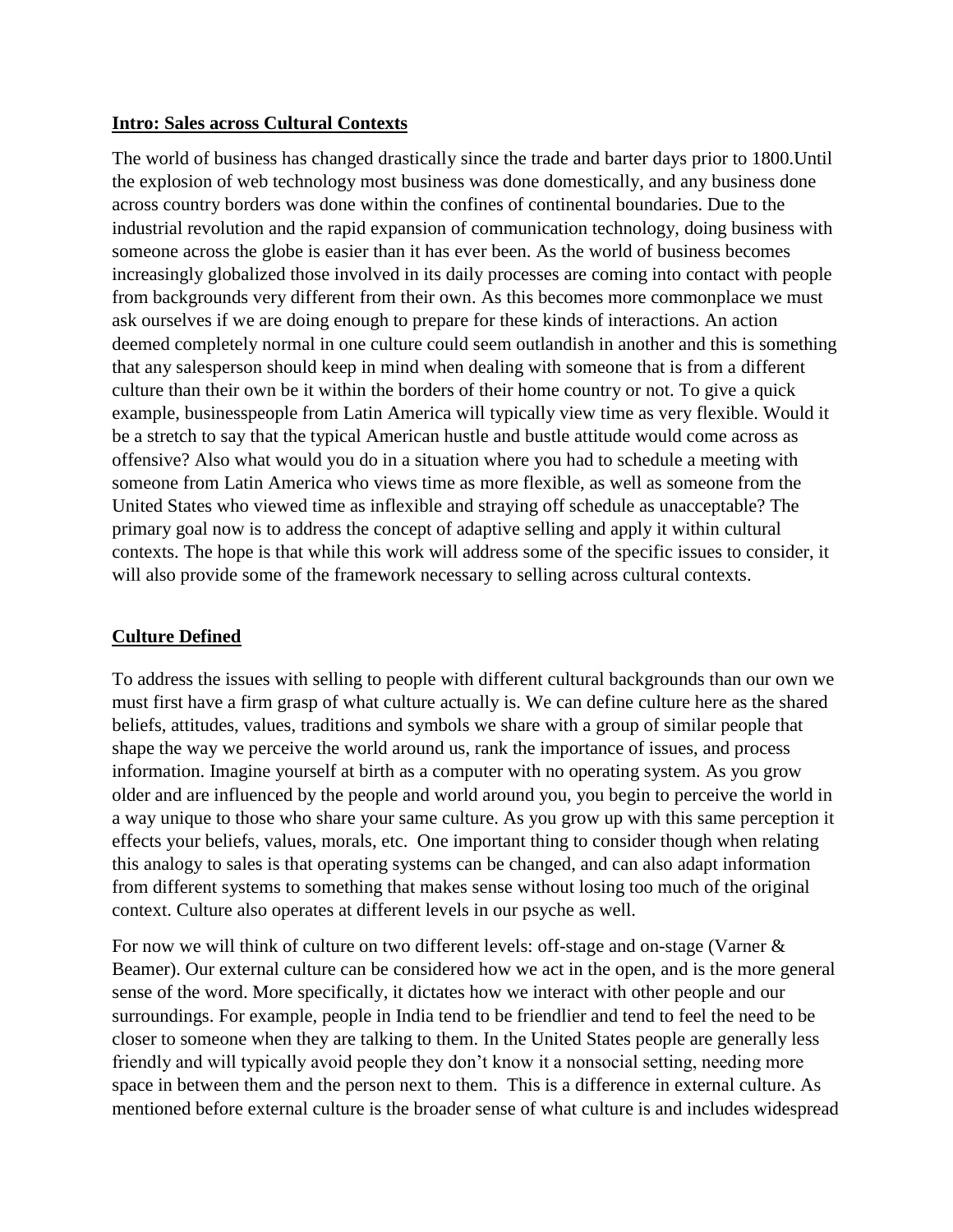cultural things such as celebrations. Internal culture is more specific, and tends to be different even among those of the same external culture. Our internal culture is how we view our surroundings on a deeper level. While people of the same external culture may share very similar internal culture, there will still be smaller niches of internal culture to consider. This includes values, beliefs, morals, etc. that we learn at a young age that become part of the way we view particular issues. For example, two people from the United States celebrating the 4<sup>th</sup> of July meet each other at a social gathering. They converse at the gathering with the culturally acceptable amount of space between them, share in their mutual patriotism, and then go on their merry way. However, these two people who share the same external culture of American patriotism happen to be political opposites and have opposing views on many issues. Had they talked for longer they would have realized these differences, but since they did not there is no adaptation necessary. A person may view a particular issue a certain way through the eyes of their internal culture but act a different way externally which makes understanding culture all that much more confusing as well as important. Regardless of ethical issues it is impossible for a person to leave their own beliefs completely out of business decisions. The same goes for interactions in sales. While a sales call with a person from the same culture as you may seem routine, it is only so because they share the same business culture as you. When you add cultural differences to the mix, the sales process becomes strained because two very different perspectives. The two people could be negotiating for two different reasons and without the necessary adaptations the entire process could be for naught. One key thing to remember here is that if there is a sales process taking place, there is most often an opportunity for both parties to become better off from the transaction going through regardless of cultural differences. Knowledge of how to bridge the proverbial "culture gap" will be a must for discerning what each party truly hopes to gain from a sales interaction.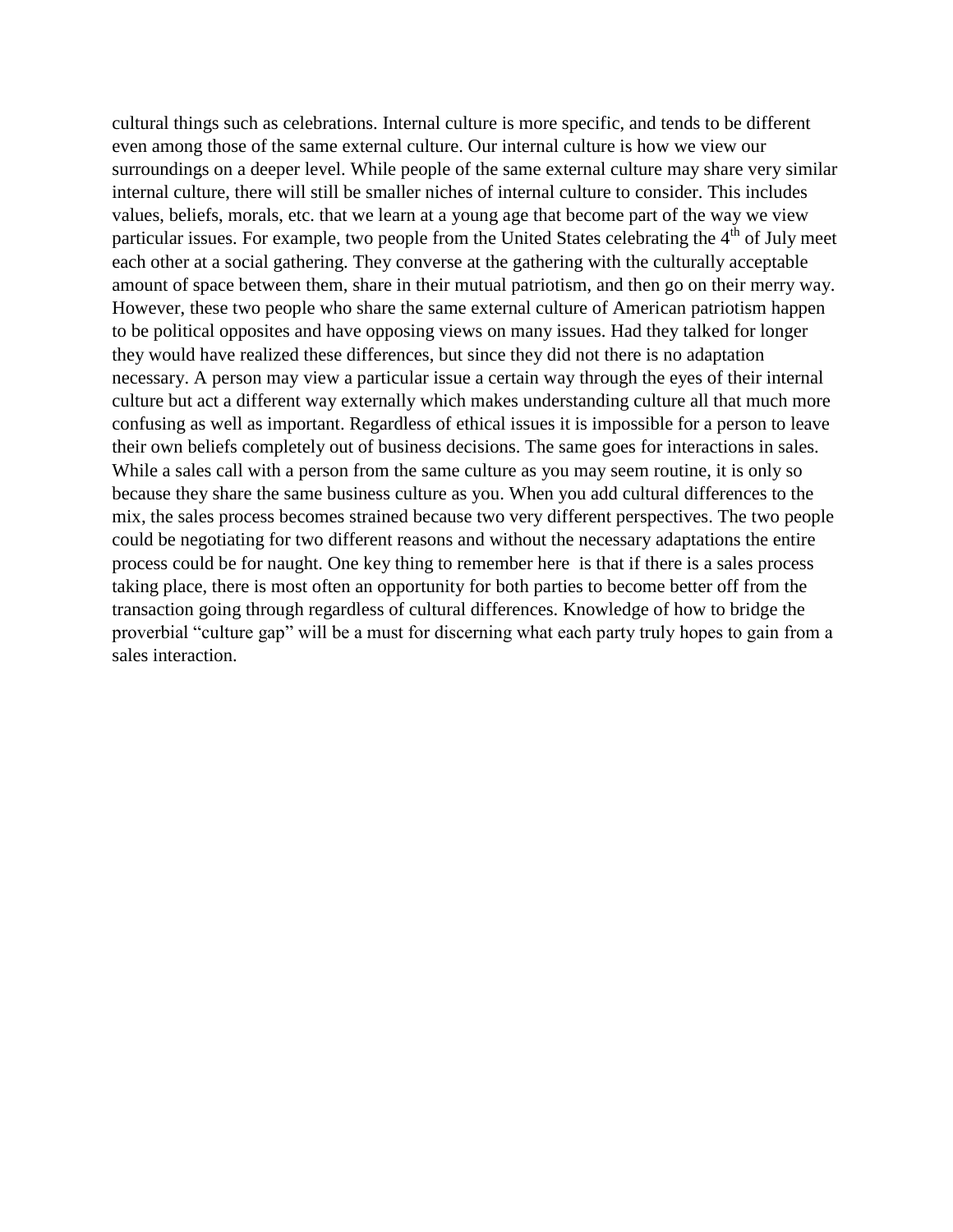**PRELIMINARY RESEARCH:** This portion of the report serves to provide background on the models used to analyze the results of the experiment and other necessary background information.

**Models Used During Research:** Now that have a clear distinction and running definition of what we consider culture to be we can begin to think about what adaptations the salesperson needs to make when dealing with an unfamiliar culture. The two models I will be using and references from here on out for purposes of comparisons will be Hofstede's Five Cultural Dimensions as well as the Purposeful Selling Model used in the Western Michigan University sales program. For the sake of giving some background to the unfamiliar reader I have outlined both of these models briefly below. As we grow nearer to a comparison I will be focusing chiefly on the CLAP model from the Purposeful Selling framework in order to give a detailed comparison of the two models.

# **Hofstede's Five Cultural Dimensions:**

To begin we must first get an idea of the cultural framework being used for this particular study. In Geert Hofstede's famous study of how the workplace is influenced by culture he publicized five key areas of comparison and analysis. These areas are power distance, individualism, masculinity, uncertainty avoidance, pragmatism and indulgence.

| Dimension                    | Hofstede's Definition                                                                                                                                                         |
|------------------------------|-------------------------------------------------------------------------------------------------------------------------------------------------------------------------------|
| <b>Power Distance</b>        | "The extent to which the less powerful<br>members of institutions and organizations<br>within a country expect and accept that power<br>is distributed unequally."            |
| Individualism                | "The degree of interdependence a society<br>maintains among its members."                                                                                                     |
| Masculinity                  | "The fundamental issue here is what<br>motivates people, wanting to be the best<br>(masculinity) or liking what you do<br>(femininity).                                       |
| <b>Uncertainty Avoidance</b> | "The extent to which the members of a<br>culture feel threatened by ambiguous or<br>unknown situations and have created beliefs<br>and institutions that try to avoid these." |
| Pragmatism                   | "How every society has to maintain some<br>links with its own past while dealing with the<br>challenges of the present and future."                                           |
| Indulgence                   | "The extent to which people try to control"<br>their desires and impulses."                                                                                                   |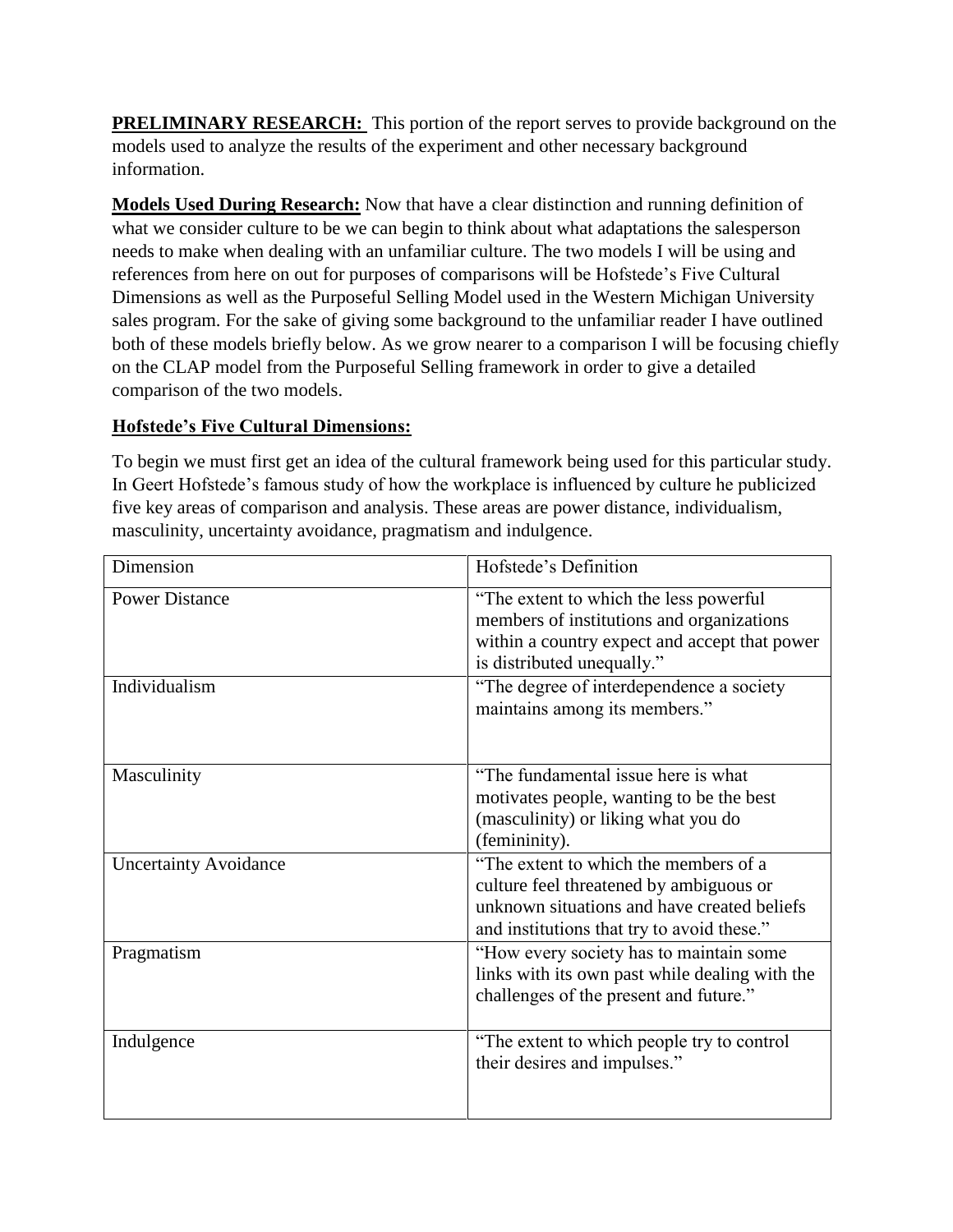#### **How this Relates to Sales:**

As discussed earlier on in this report, our culture guides the way that we see the world. These five elements are essentially an exploded view of each facet of that interpretation. In order to fully understand the adaptations that you need to make in sales, you need to consider all the elements at play. To give you an idea for what we typically consider in the WMU sales program we will discuss the different inputs that we are taught to address in one of the following sections. The reason a study like this one is so important to consider is that once we start to sell across cultural contexts we are adding an entirely new (and huge) dimension to our sales inputs. So in a sense a regularly effective salesperson that develops a game winning strategy by the normal book based on an American mindset will fail to be effective if they do not consider the cultural elements at play and adapt their approach respectively. One of my favorite quotes that I came across in the research for this topic was that "culture eats strategy for breakfast."

#### **The Western Michigan University Purposeful Selling Model:**

As this study is based out of Western Michigan University, the respective material from the Sales and Business Marketing program at the Haworth College of Business written by Jim Eckert was used as the model for analysis. This was particularly interesting to consider because this is a model mostly aimed at doing business in the United States. However, a key concept and lesson we learn from this program is the ability to be adaptive so I strove to expand upon this idea. One question that was asked beforehand was whether or not the entirety of the Purposeful Selling Model would be relevant when being applied to other cultures.

The following section serves to give the unfamiliar reader a quick crash course in the WMU sales program so that the following content will make sense. We will look into a few different areas of the Purposeful Selling model and choose one to compare to Hofstede's cultural dimensions.

**Three P's of Selling:** Early in Eckert's Purposeful Selling book, he illustrates this point. The three p's are persistence, preparation, and purposeful. One goal of the study was to see how an interaction with a contact from another culture might force a salesperson to alter this approach. What would be an appropriate level of persistence in Brazil? Would the areas of pre-call research be different? This is an important first facet of the material to consider because it gives the unfamiliar reader an idea where the mindset of someone from this program will be in the beginning before considering a lot of the necessary elements.

**Requirements of Adaptive Selling:** These criterion were especially important in the approach used to compare the two models. The elements that Eckert discussed were necessary in order to be an adaptive seller were preparation, alert observation, thinking and adaptive action. Eckert suggested in the preparation stage of this approach that a certain level of research should be done on each client in order to ensure a successful meeting. The Adaptive Selling Customization model has three different stages to be considered: input, processing, and output. We were curious on what adaptations might be necessary in each of these stages when considering the cultural element.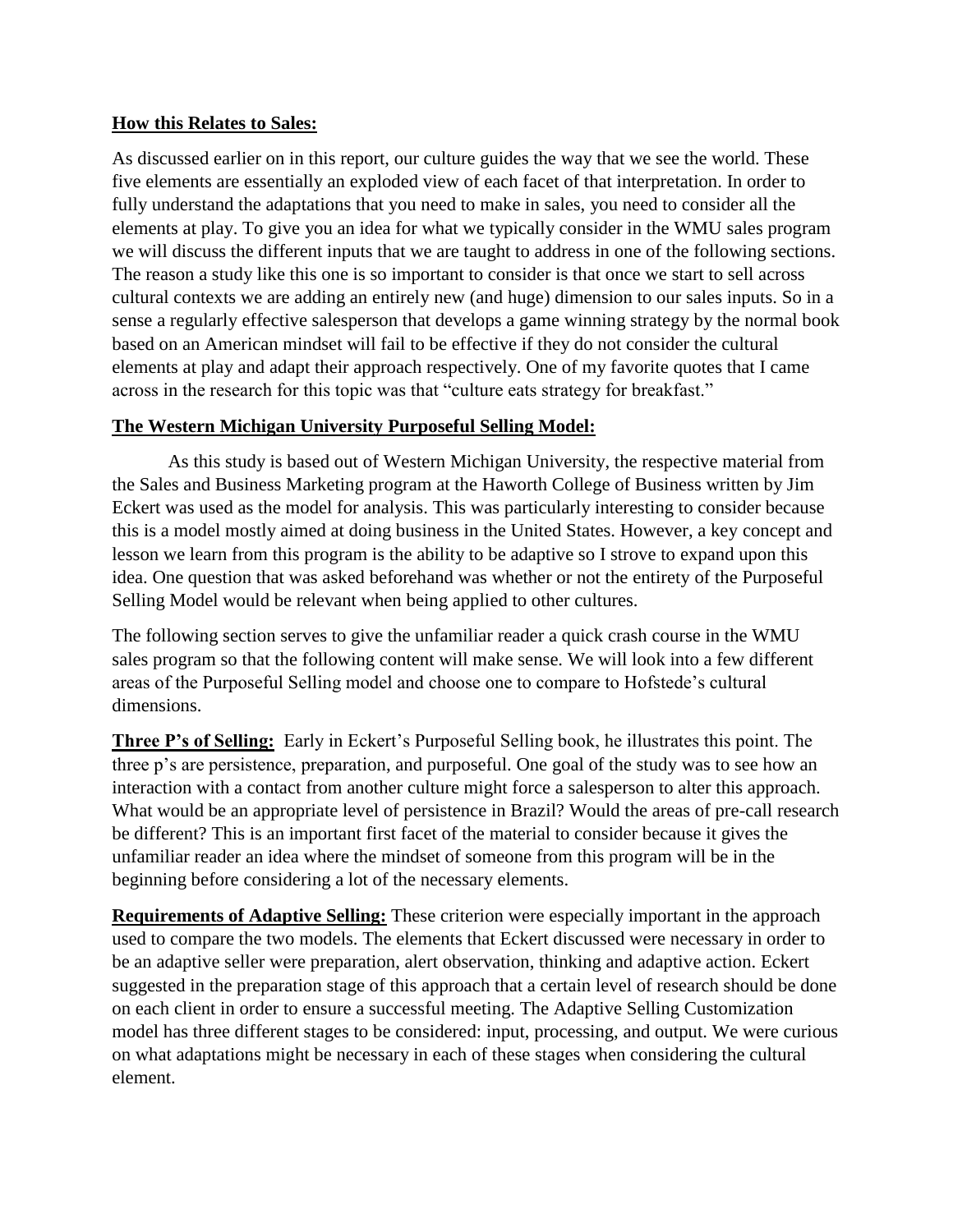Input Stage: During this stage, the main goal is to determine what you know, what you don't know, and what you should know. For the sake of a sales interaction, this determines what questions the effective salesperson will ask during a first interaction with a client. This is where the effective salesperson will do most of their research on the contact themselves so they can ensure as productive as a meeting as possible. The inputs to consider as recommended by Eckert were the following:

- Situational inputs: This area outlines the basic information about the interaction. For instance what type of customer are you dealing with? What is the current status you have with the customer? What relationship history do you have? What is the power and dependence situation? This area is especially important to consider when we get further into the intersection of Hofstede's and Eckert's model. For instance, if a culture rates high on the masculinity dimension, but the power balance is in your favor what is the appropriate level of preparation for that interaction?
- Task inputs: The key thing to consider here is that not all interactions involve doing the same thing. So consider what you are trying to accomplish **before** going into the meeting. Is this a new client? No? Etc.
- Environmental inputs: Another big one in this study. This input involves the call environmental and the big picture. This has a lot to do with where meetings will take place, where the contact prefers to be, how long you have for meetings, etc. This will be important to consider when analyzing cultures that have different views of time than the typical U.S. citizen. Arguably, in your input research you consider whether your contact will have a monochronistic or polychronistic view of time.
	- o Monochronism: The U.S. tends to have a very monochronic view of time. This means that a U.S. businessman will take commitments very seriously, be low context, do one thing at a time, and be a slave to the calendar.
	- o Polychronism: The polychronic businessperson will view the day less like a pie of hours and minutes and more as a flow of events. These folks are more likely to change plans last minute, have a focus on life-time relationships, and interrupt you when you are talking.
- Firm inputs: This is how the firm is doing versus how yours is doing. This area is relatively straight forward and easy to find out due to information available on the web. However this information may not always be available and you may need to consider whether or not it is an appropriate question to ask a contact.
- Competitive Inputs: Who are the other players in the buying situation and what is the chance that the buyer will choose to do nothing? In the sales program at WMU we are taught that people buy from their friends as it is so this is a very important concept to consider in cultures that value personal relationships even more than is common in the United States. If you are interacting with a culture that is notorious for giving meetings out of politeness, make sure you pay close attention to productivity.
- Personnel Inputs: This is an opportunity to analyze the people that will be involved in the interaction. In Brazil for instance, a manager may conduct business by speaking English or inviting an interpreter into the office to translate. It will not harm your chances at all to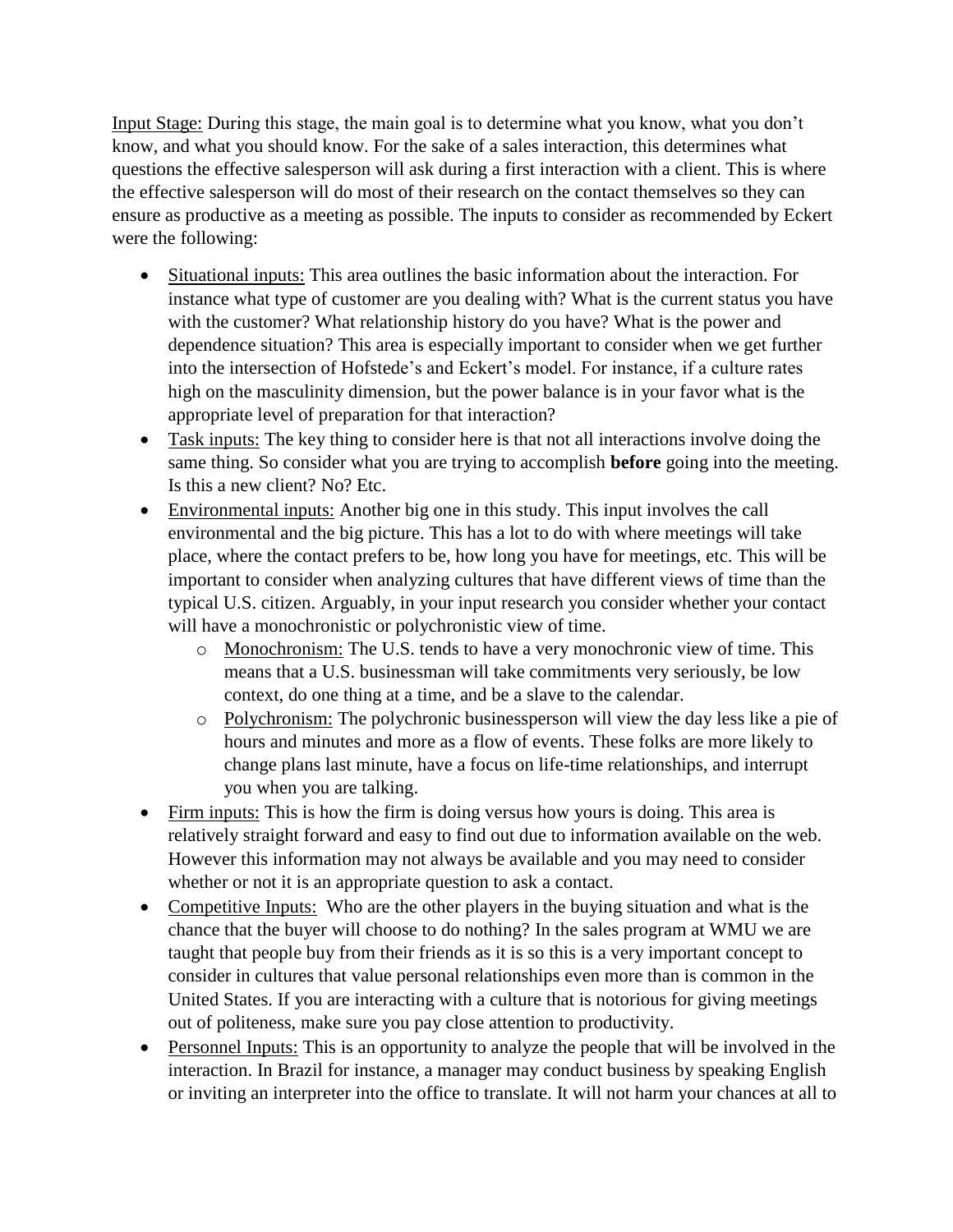know this ahead of time. Not everything translates from language to language so you will need to make sure that you are clear and concise depending on the situation.

• Needs and Issues: More often than not, this is one of the areas that the salesperson will need to ask the most questions to figure out. This involves the buyer's core need, any purchasing and logistical issues, or any other obstacles that may be in the way of doing business together.

The Processing Stage: In this stage of the adaptive selling customization approach, you need to make inputs clear using account specific and general research. It is necessary to probe for further detail using an effective questing technique and structure, as well as active listening. Last but not least you need to think by recognizing inputs and evaluating options.

The Output Stage: Once you have a strong understanding it is necessary to make information adaptations, solution adaptations, process adaptations, and environment and communication adaptations. In this study we will focus mostly on communication adaptations that result from the inputs at play.

**Purposeful Questioning:** Yet another very important aspect of the Purposeful Selling model used in the Western Michigan University Sales and Business Marketing Program. Jim Eckert recommends three core things in order to be an effective question asker in a sales situation. You first need a repertoire (or toolbox) of well constructed and though out questions. Next you need good active listening skills. Most importantly you need structure to the question asking activity. For purposes of sales calls in our program we use what is called a Purposeful Questioning Worksheet (PQW) while in a sales call to make quick notes during the questioning activity so that we may give an effective big picture summary at the end of the call. Think of a time when you tried to pat your head while rubbing your stomach. The Purposeful Questioning Model can very well seem like trying to do this at an intellectual level in the early stages of the sales program. As students are asked to do repetitive role-plays it becomes easier and easier though. The purpose and concept of this model is relatively simple. The salesperson should ask effective questions to get as much useful information as possible without seeming like an interrogator. An effective salesperson should avoid gathering information that is not useful or gathering too little information.

# **Handling Objections:**

One last model outlined by Eckert's Purposeful Selling approach is that of handling objections. This will later be used as the area of adaptation when dealing with a client. The model focuses on dealing with questions, comments, and concerns from a hesitant buyer. The key to using the model is to clarify the objection the client has, respond to the objection, and confirm that you have overcome their concern (CRC).

# **The CLAP Model:**

We've saved this sub model of the WMU sales program for last as it will be the object for comparison as we begin to consider where the Purposeful Selling framework crosses with Hofstede's cultural dimensions. This model is designed to facilitate the beginning of a meeting,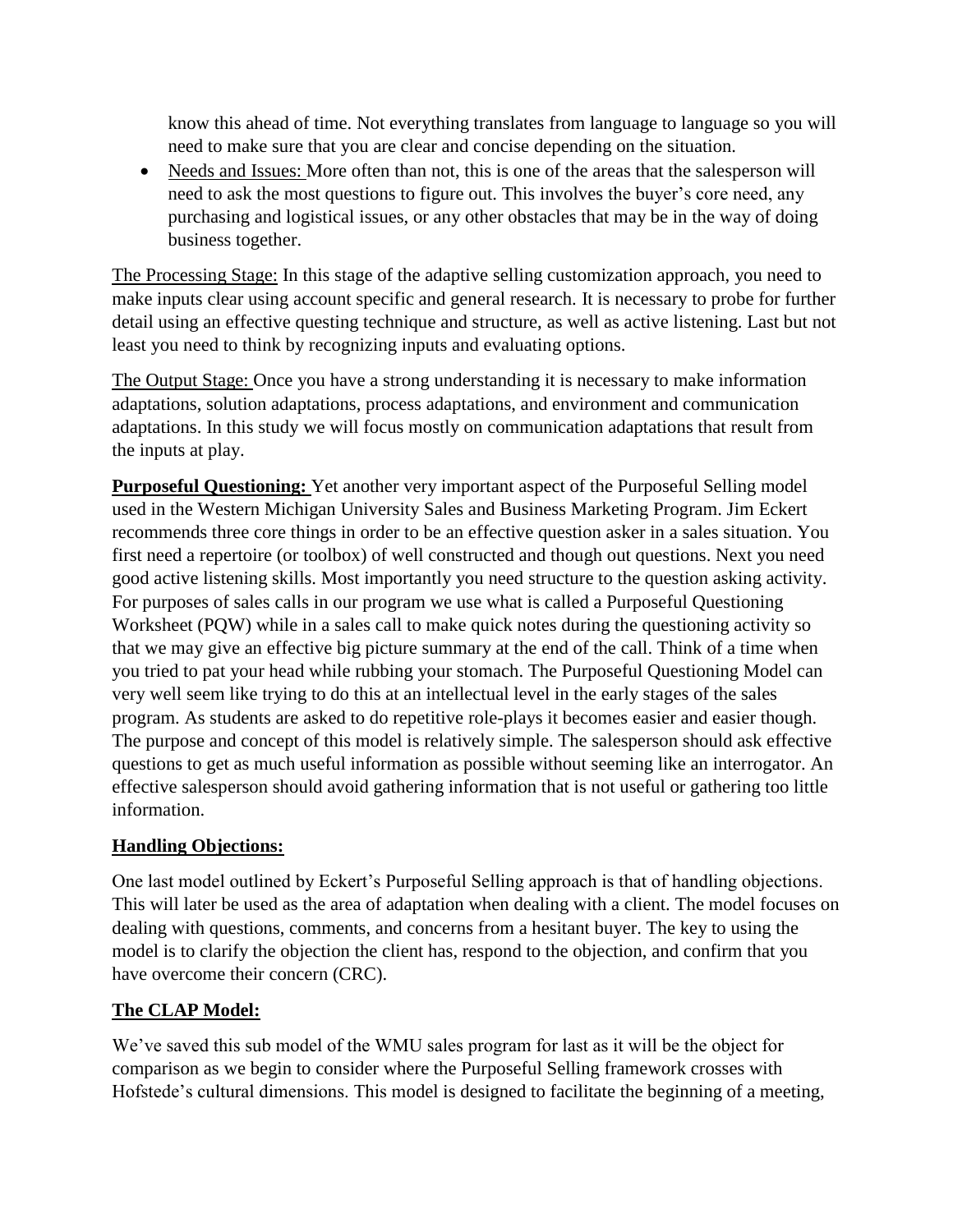helping an effective salesperson to build rapport and begin the meeting with a certain element of credibility that sets the tone throughout the rest of the sales call. An important distinction of this model from the rest in the entire sales program is that in this stage of any meeting the buyer and seller are in a situation where they are both trying to get a sense of the other person and evaluate them as a business partner. This two-way information collection is not quite so typical of some of the other models that we've discussed already. For instance, during the *purposeful questioning stage* of the sales process, the salesperson is essentially the one in control of the interaction as they are asking effective digging questions to gain an understanding of the buyer's situation. Also, while the salesperson is taught to strategically drive the conversation, during the presentation sales call the buyer is essentially in control when they have objections that invoke the effective salesperson to use the CRC model.

This is why this study is aimed at comparing the CLAP model with Hofstede's cultural dimensions. Essentially this will be the most important adaptation the salesperson needs to make right off the bat. If the salesperson fails to adapt in this area they can ruin the tempo of the entire sales process and find it extremely difficult to recover from this point. Arguably this is where the typical business cultural faux pas occur most frequently. For instance, imagine a person walks into a sales call with clients from Japan. In an effort to be courteous to his new potential clients he buys them gifts of small pocket knives, neatly wraps them in gift wrap and sets them in the respective positions on the table that the clients will be invited to sit. Once the time comes for the clients to open the gifts they do and become extremely quiet. They grow distant for the rest of the meeting and leave without contacting the salesperson again. The salesperson is now confused because he is not sure what he did wrong (Axtel). What happened in this situation is that gifting a knife in Japan is symbolic. The salesperson basically just accidentally suggested that the Japanese people commit seppuku or in other terms suicide (Kirkus Reviews).

If I have managed to sell you on the idea of adapting your practices for this simple model read ahead into the main subjects that I have decided to compare. This simple adaptation could take you five minutes but could save you from dreaded business faux pas like the one we just discussed.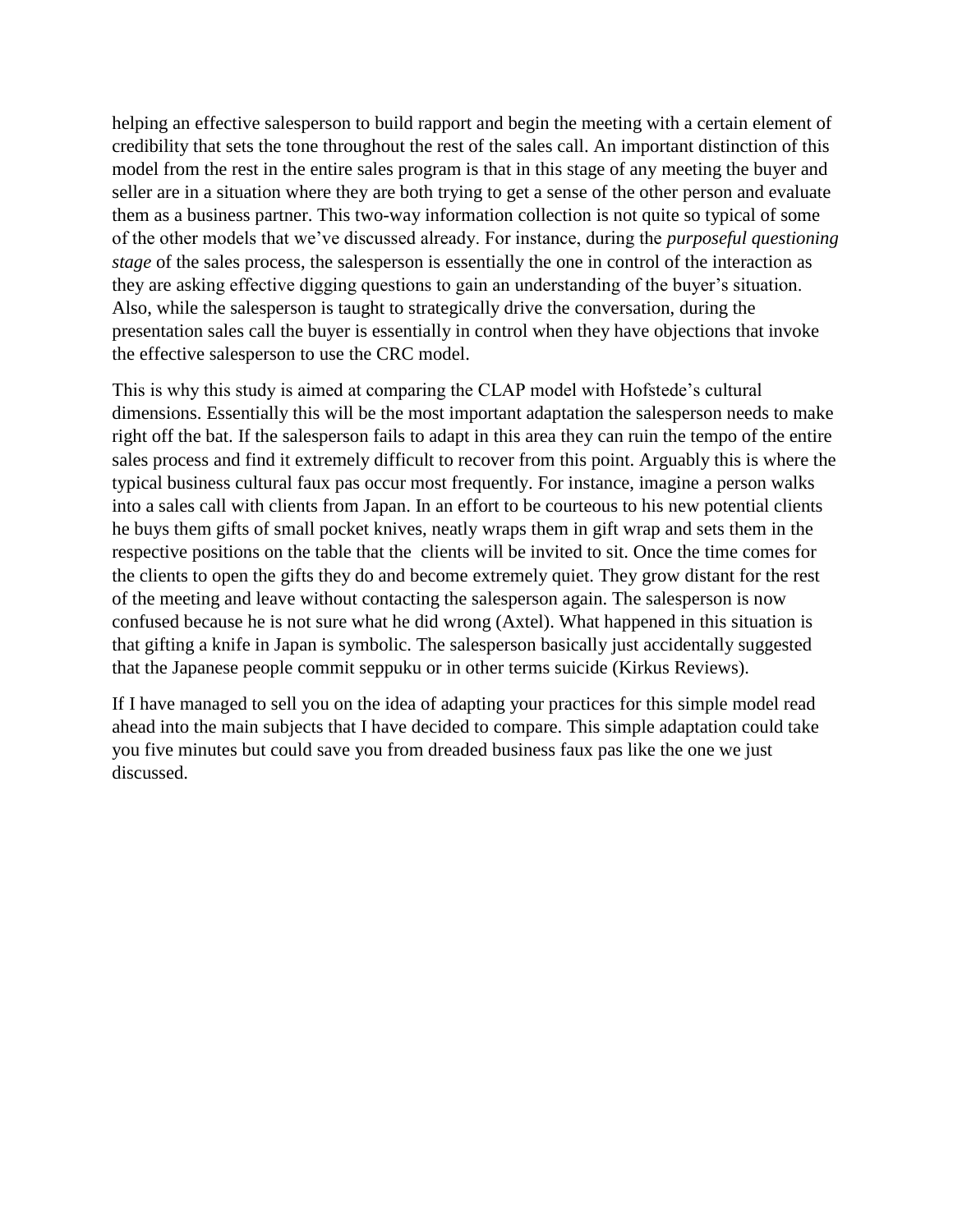# **THE COMPARISONS – THE SUBJECTS:**

For this study, Hofstede's existing rating for countries from four key areas were analyzed. The comparison was designed to serve mostly as a template for the common business person trying to adapt to their surroundings so we focused on the general areas of the Pacific Rim, Europe, and South America. The big picture goal here is to capture an idea of what the necessary steps would be in areas that an international salesperson would be most likely to frequent. For this reason the countries up to analysis from each of these areas are China, Germany, and Brazil.

We have chosen our subjects for analysis and now that we have a firm grasp of the models that will be used as modes of analysis the new goal is to see how they will intersect in real sales situations. The comparisons as mentioned earlier will focus on the Pacific Rim, South America, and Europe as focal points for results and analysis. The primary goal will be to learn about the preferred business practices of professionals from these areas. First we will need to compare the subjects based on what we already know from Hofstede's five cultural dimensions and the score that each country receives. Each country has a score from Hofstede's dimensions that is available on the Hofstede website. Since the sales model we are using as our looking glass is based from a primarily Americanized perspective we will consider the Hofstede's cultural elements of each area against the elements of the United States.

The following few sections will entail a detail discussion on some simple cultural elements to consider before beginning as well as an analysis of Hofstede's cultural dimensions compared to the United States.

**Something to Consider:** There are certain Hofstede's elements that most likely would not affect an interaction in the CLAP model. For this reason the top two from each country will be used. This means when we consider the largest differences from each comparison we will use the two largest numbers.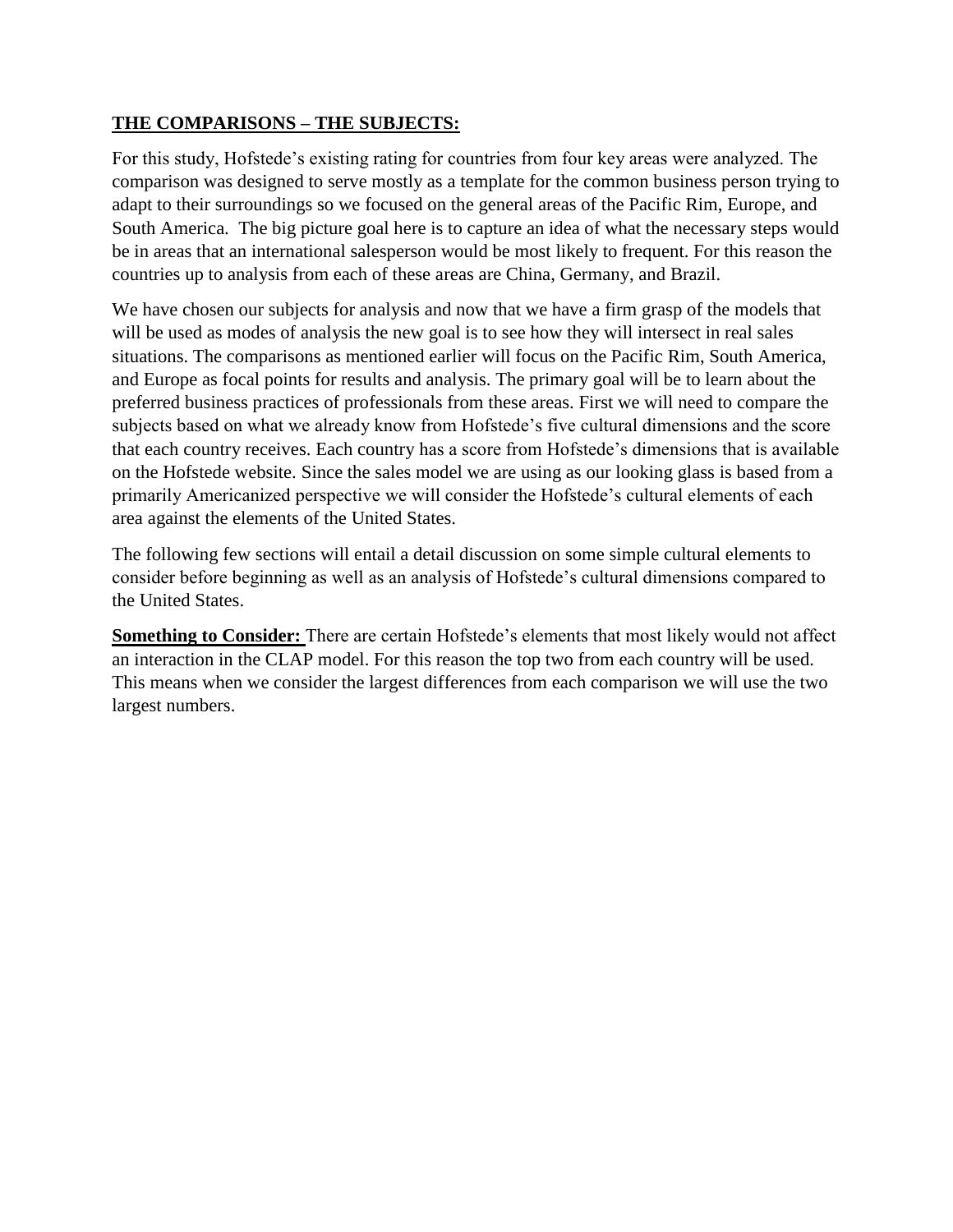# **PACIFIC RIM: CHINA**

China's scores in Hofstede's five cultural dimensions as compared to the United States were as follows:

| Dimension                    | China | The United States |
|------------------------------|-------|-------------------|
| <b>Power Distance</b>        | 80    | 40                |
| Individualism                | 20    | 91                |
| Masculinity                  | 66    | 62                |
| <b>Uncertainty Avoidance</b> | 30    | 46                |
| Pragmatism                   | 87    | 26                |
| Indulgence                   | 24    | 68                |

# **What's Different?**

When comparing China and the United States there are three areas with very large differences when it comes to Hofstede's dimensions: **power distance**, **individualism**, and **pragmatism.** Hofstede would conclude that a Chinese person would be more apt to accept uneven power distribution, place less emphasis on the "I" than the "we", and be considerably more pragmatic when compared to the United States. The new question is the necessary adaptation a salesperson from the U.S. will need to make in a sales situation to overcome these differences.

# **Things to Consider in China**

Since from a cultural viewpoint China is one of the countries that seemed to be most opposite of the United States on all dimensions it seemed natural that we begin the analysis with China. China tends to have a much higher power distance. This is one of the things we found most important when considering the CLAP model. As mentioned in an earlier section during the "Logistics" stage of the CLAP model the effective salesperson needs to ask whether or not the proper people are in place for the meeting. However, Hofstede's cultural dimensions lead us to rethink this issue. Chinese business has a very high level of respect for the hierarchical structure of corporate business. It is very rigid, followed very strictly, and it is more accepted by the common person that people with a higher rank than them will be able to tell them what to do. What brought about concerns when it came to the "Logsitics" stage was that it may not be considered appropriate if we ask if the right people are in place. We will elaborate more on this concern later on.

Before we can begin to consider sales in a Chinese cultural context we must first get an idea of the culture in China. China is a very structure oriented society which can have a much different feel than citizens from the United States are used to. Many Chinese people have a strong connection to a Confucian belief and value system. This being said it seems logical that we dive into this a bit.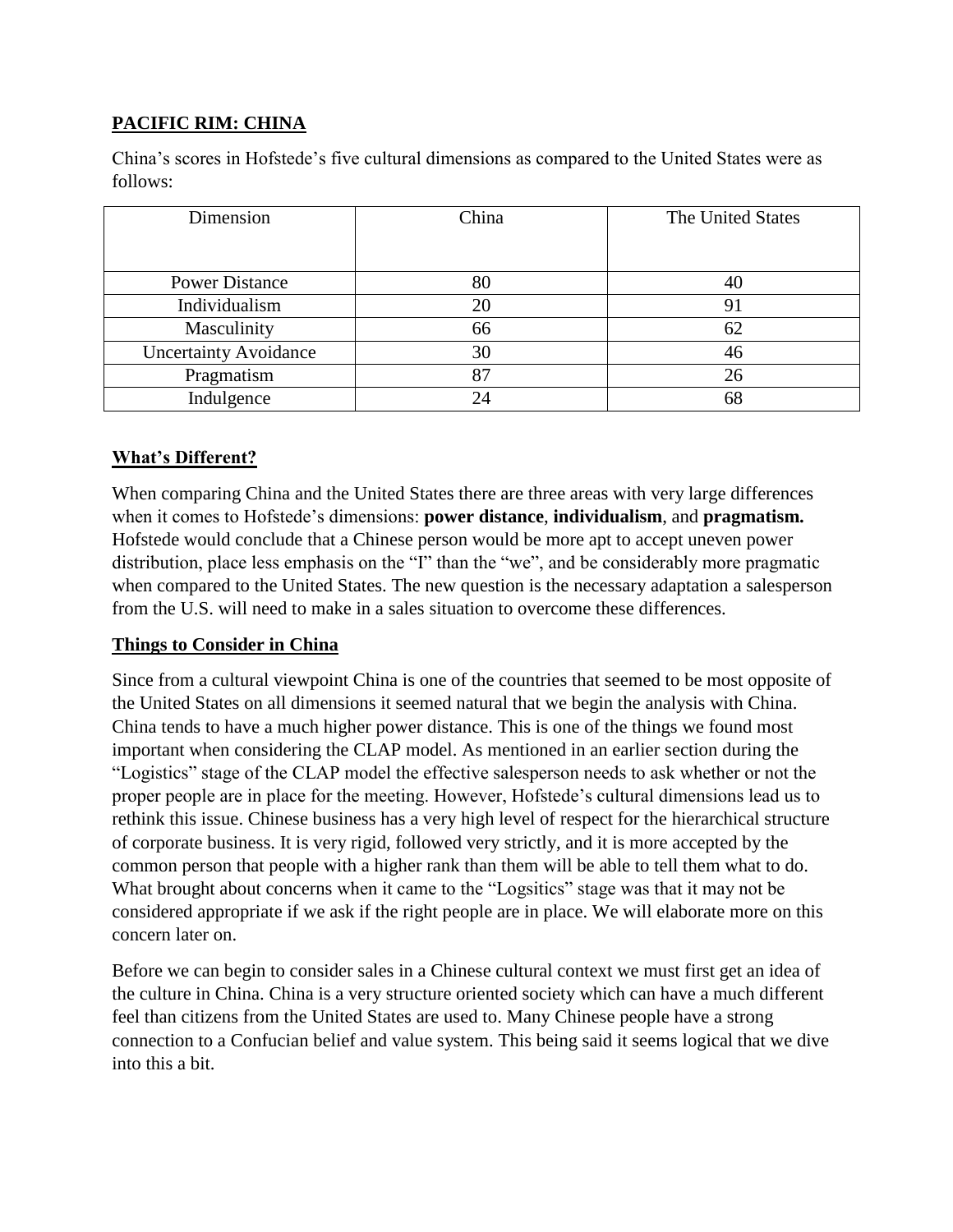# **Chinese Culture at a Glance:**

Obviously there are volumes upon volumes written on this subject and we will only be grazing the tip of the iceberg. However, this basic level understanding will serve to give you an idea of where some of the differences in thinking actually come from in order to more effectively make an offstage adaptation. First off, there are five major relationships of Confucianism to consider before looking at terminology (Millet, 2010).

| <b>The 5 Major Relationships of Confucianism</b> |                |  |  |
|--------------------------------------------------|----------------|--|--|
| Ruler                                            | Subject        |  |  |
| Husband                                          | Wife           |  |  |
| Father                                           | Son            |  |  |
| <b>Brother</b>                                   | <b>Brother</b> |  |  |
| Friend                                           | Friend         |  |  |

Right off the bat we can get an idea of where the strong sense of hierarchy may come from in China. For each level of relationship there is a suggested level of give and take. For instance the rule should be compassionate toward his subjects, and the subjects are loyal toward their rulers. From this we can glean a few key subjects to keep in mind. In the United States we are not necessarily used to the largest priority being placed on the "self" and giving second consideration to the "we" mentality. In China much more weight is placed on family, kinship, and tightly knit social groups and strict hierarchical social order. The subject of "Guanxi" is a first level subject to keep in mind. It literally means "relationships" in Chinese but in the world of business it extends to the idea of business partner support networks and the ability to trade favors (Los Angeles Chinese Learning Center). This very much builds into another key subject which is the idea of reciprocity. If you have earned "guanxi" with a client it is because you have exercised an appropriate level of reciprocity with your client. Essentially what this will boil down to is that the client trusts you enough to call on you when they are in need of something which is never a bad thing in the sales game.

The next very important element to consider is "Mianzi" or in American terms "face" (Millet, 2010). This means to a Chinese client, your credibility is of the utmost importance. While the idea of "face" has been altered by westernized ideals it is still an important idea to keep in mind. To give an example, a professor has the expectation that his students pay attention in class. The ones who do not listen lose face in the eyes of the professor. The ones who actively engage in the discussion gain face. The upperclassmen start out with a certain level of face because they are older and more experienced. Also it is important to consider that if the class does not listen that the professor himself loses face in the eyes of his peers. To sum up this somewhat complex idea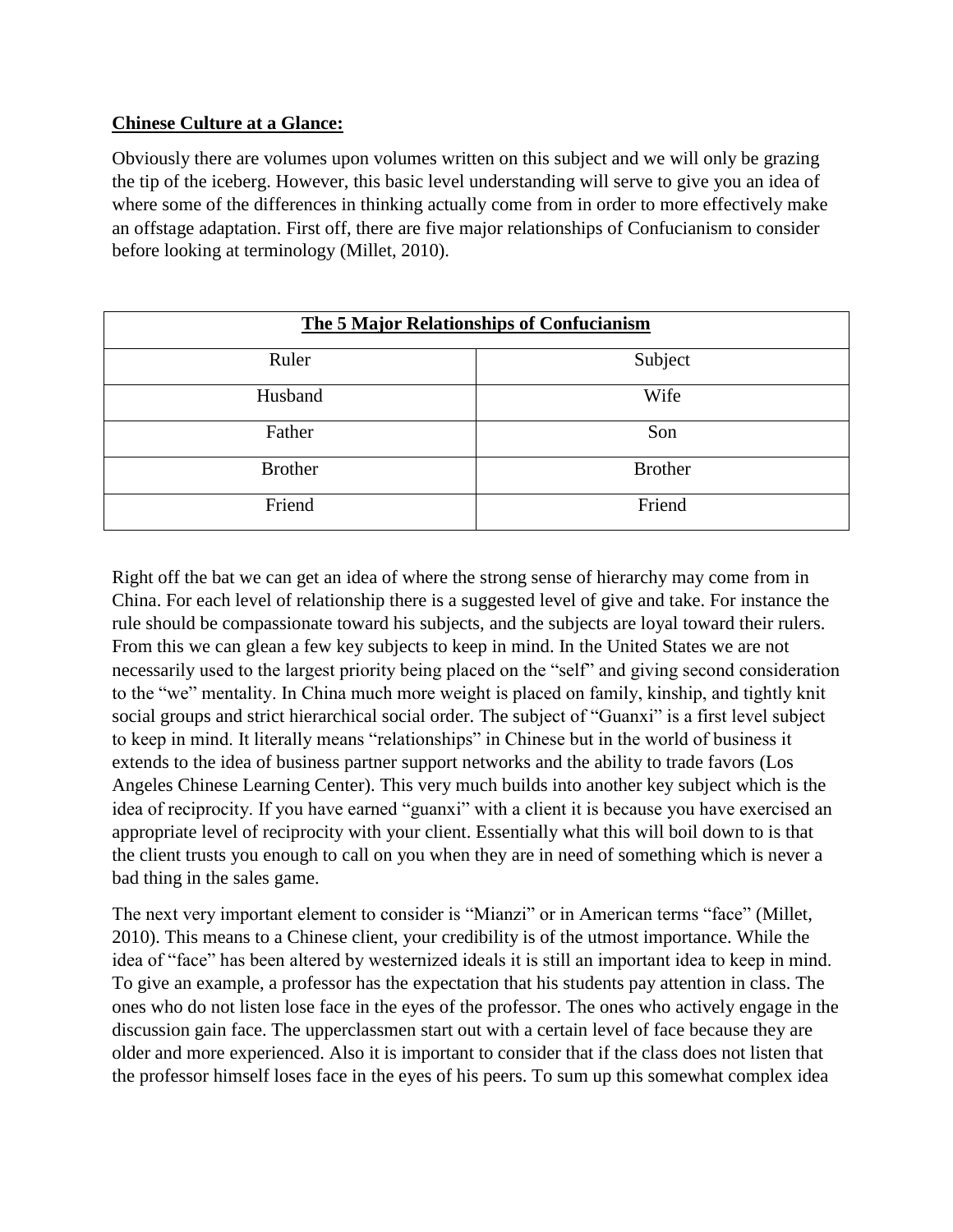it is important to consider that while you want to gain face, it is more important to not lose face in the meantime (LCB, 2013).

The next key item is Li which boils down to the idea of harmony. This is often looked at mostly of the idea of being polite, courteous, and respectful (Millet, 2010). In this facet of Chinese culture it is most important to remember the Hofstede's element of individualism. China is much more of a collectivist society. This is going to translate to treating people differently based on their status. It is considered rude to brag about yourself or your business in China for reasons stemming from this idea. This is also why for the CLAP model it is suggested that you have prepared adequately enough to know if you are talking to a decision maker or not. More than likely you will be in front of a team when in a sales interaction so you must be able to identify this decision maker quickly and devote most of your attention to them. This idea also feeds into the idea of "Keqi", which is politeness and humbleness.

For an American entering China it is easy to go in with the typical mindset of being kind to strangers. However this is considered strange behavior in the culture so relationships should be kept extremely professional until you are sure you can act in a manner that is informal. This idea stems again from the strict relationship based nature of Chinese culture. There is a strong sense of outer and inner circles that results from this mindset (Millet, 2010).

#### **Business Etiquette Basics:**

Now we can go over some of the basics for doing business in China now that we have a basic idea of cultural values. As you read through you will more than likely see a connection between the two. When it comes to introductions, due to the strong sense of inner and outer circle, Chinese people prefer to be formally introducted to everyone involved (Millet, 2010). You should shake hands with everyone involved and remain standing throughout the introductions if you are involved with a team of your own. Chinese people do tend to do a nod or slight bow but shaking hands is accepted as a greeting. When it comes to business cards there is almost a sense of ritual that goes on at this point. You should use BOTH hands when presenting your card as this is seen as presenting yourself. The same should be said when accepting a business card. Receive the card with both hands as the person is now presenting you with themselves. Do not pocket the card or place it in your rear pocket. To a Chinese person this is the equivalent of rubbing your backside on their face which is of course extremely offensive. The best idea is to place the cards on the table to show the utmost respect. This can also help you tremendously if you are not so great wth names (Millet, 2010).

Since you are amongst a culture other than your own it is polite to learn a few pleasantries in Chinese. You may greet by saying "Ni hao" which is the equivalent of "Hello, how are you?" in our native tongue. You should also avoid addressing anyone by their first name and stick to their full professional title.

In general it is a good idea to hire a good translator. The reason being is that translations are never 100% perfect because certain ways of thinking won't necessarily translate based on the words that you are saying. Recall the example from earlier about culture essentially acting as your operating system because it serves as the looking glass through which you see and process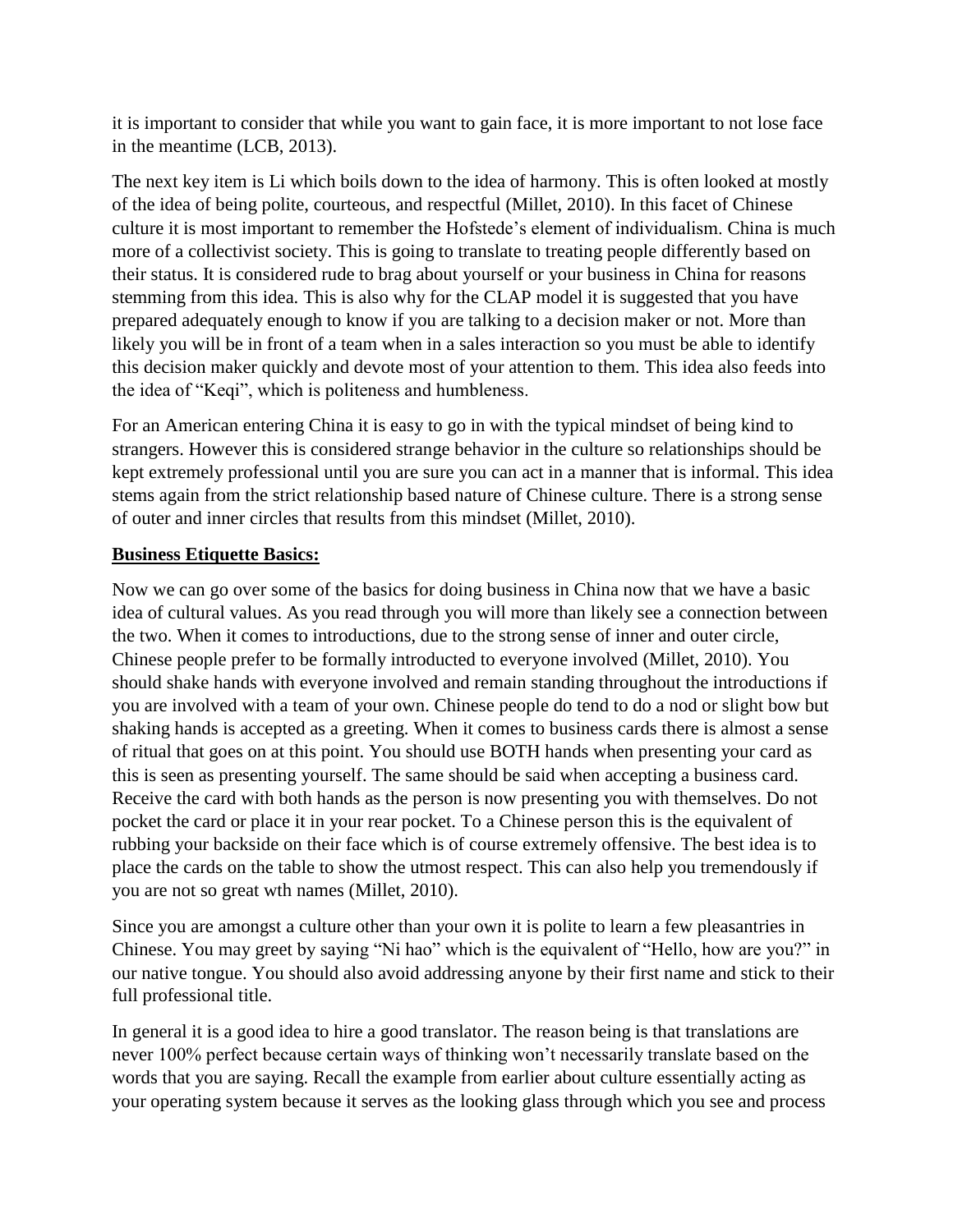the world around you. This being said you will need a translator that not only translates the words you say, but has the ability to translate between operating systems. Imagine every problem you've ever seen arise when someone with a Mac laptop tries to open a file on a PC and equate this to the problems you'll have simply trying to convey a simple message. You will need to have someone that can convey your message but stage within the confines of the Chinese cultural bounds (Los Angeles Chinese Learning Center).

# **The China Adapted CLAP Model**

Based on what we've learned so far we can get a basic idea of how to behave in a business situation with a Chinese client. Due to the relationship differences in the society we should always formally introduce any new parties, and stand up when being introduced out of respect. Since we'll most likely be in front of a team this must be kept in mind as well. Now that we have an idea of how we should interact based on Chinese cultural standards we can begin to see where the CLAP model and the Hofstede's elements intersect.

**CONNECT:** At this point in the meeting we are taught in the SBM program that this is a time to build rapport with the client and try to ease the tension in the room. Keep in mind that Chinese prefer to be addressed by their title and last name which is different from the way we address people in the United States (Director Wang instead of Mr. Wang). First if we consider the differences in power distance we can evaluate that making the normal small talk per usual is not the greatest idea and some might even consider having a planned approach here. This is not to say that you should avoid small talk altogether because most Chinese will expect some chit chat before diving into business. You should avoid topics that are overly personal, and/or negative. You should indeed engage some small talk and a good way to start would be by talking about the positive experiences you have had in China so far (Keeting, 2008). We are also taught in the SBM program that it is good to be enthusiastic and excited about the meeting. However, across cultural contexts you should also exercise restraint in terms of enthusiasm during the course of the meeting. Focus on relaxing and keep this in mind throughout the interaction.

If you tend to talk with your hands you will also want to avoid this here as well because this is not commonplace in China and certain gestures are even considered rude. To succeed in the connection stage with a Chinese client you must establish CREDIBILITY which is more important than personal rapport in the Chinese culture. If you are with a team you should introduce the entire team as a whole and then introduce each member. This accounts for the Hofstede's individualism concern as Chinese will be more concerned with the team they are doing business with rather than the individual. Chinese prefer strong personal relationships so this step is very crucial and will continue to be even if you bring someone different into the process later in the game.

**LOGISTICS:** Now that we have considered the "Connection" we can move onto the next proposed behavior in the SBM program which is the discussion of logistics. Keeping the element of power distance in mind will be the most important at this stage. In the SBM program we are taught that at this point we should ask whether or not we are waiting for anyone else and if we have the same amount of time that we discussed (eg. Do we have the thirty minutes we talked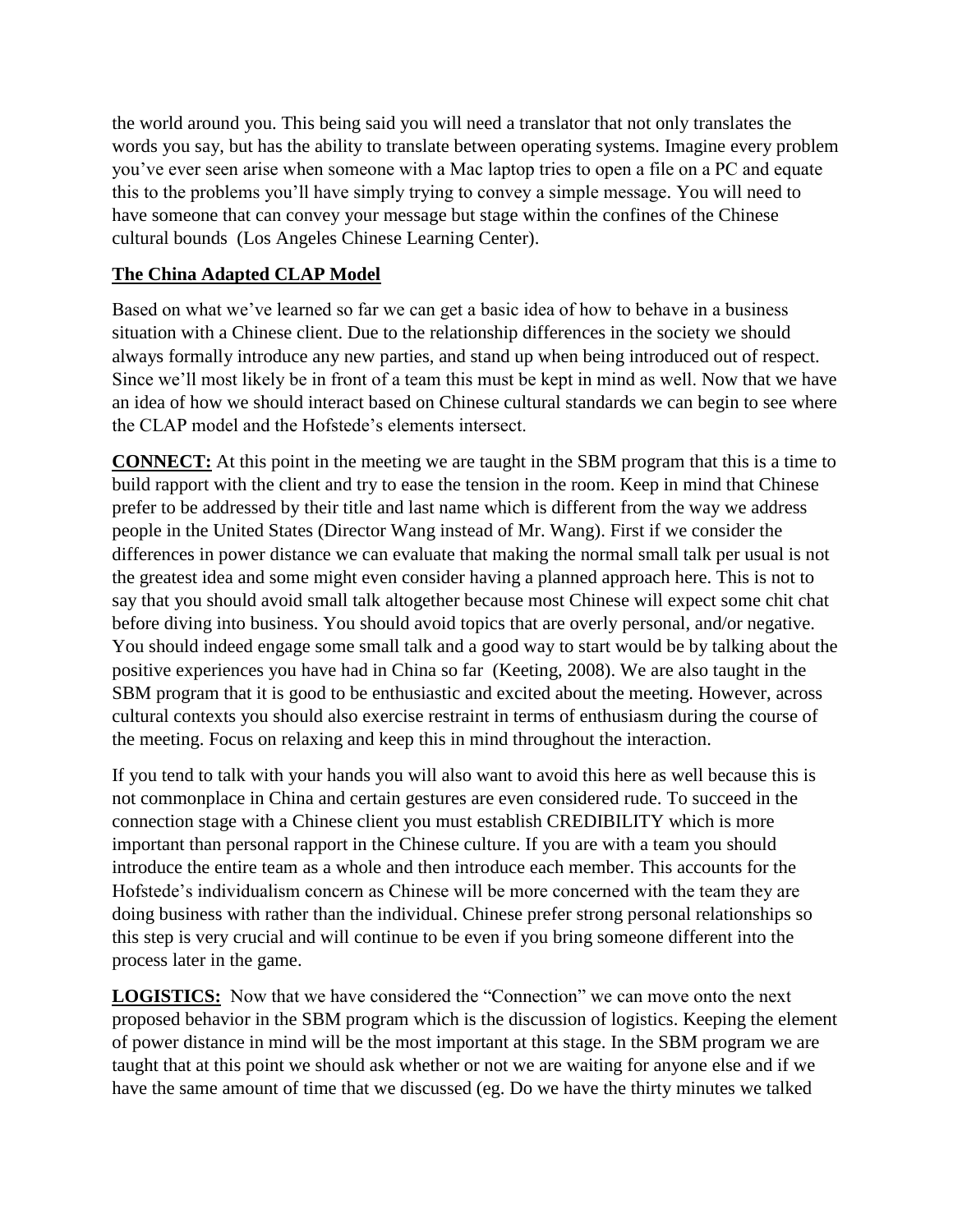about?). In China you could probably guess that it would most likely be extremely inappropriate to ask if you were waiting for anyone else to arrive. This would be considered rude as it would show disrespect toward China's strict heirarchical system and would be seen as an underminal of authority. Instead, it is advised to alter the CLAP model at this stage by asking if you may get started after the "Connect" stage. Once you get permission you can guage where that permission came from and ask that person if they require any amendments to the schedule. If they say "no" you are free to move to the "Agenda" stage.

**AGENDA:** Keep in mind that Chinese will appreciate you to at least try to emerge yourself in their culture while doing business with them. For this reason you should try to have a translated agenda for business partners. When presenting the meeting agenda you should ask the one in charge if this is acceptable. Then if you have built enough credibility you are able to ask if the big picture agenda is acceptable. If you get two affirmations you are free to go to the next stage. It should also be a point of your agenda to make it clear that you plan on maintaining a long-term relationship with them.

**PERMISSION:** This one is simple but important. Be sure that you are keeping in mind who is in charge when you ask for permission to begin if in a group which you most likely will be in China. *Director Wang based on what I have showed you on behalf of my firm I would like to ask your permission to begin with the other elements of the meeting. Do I have your permission?* (Keeting, 2008)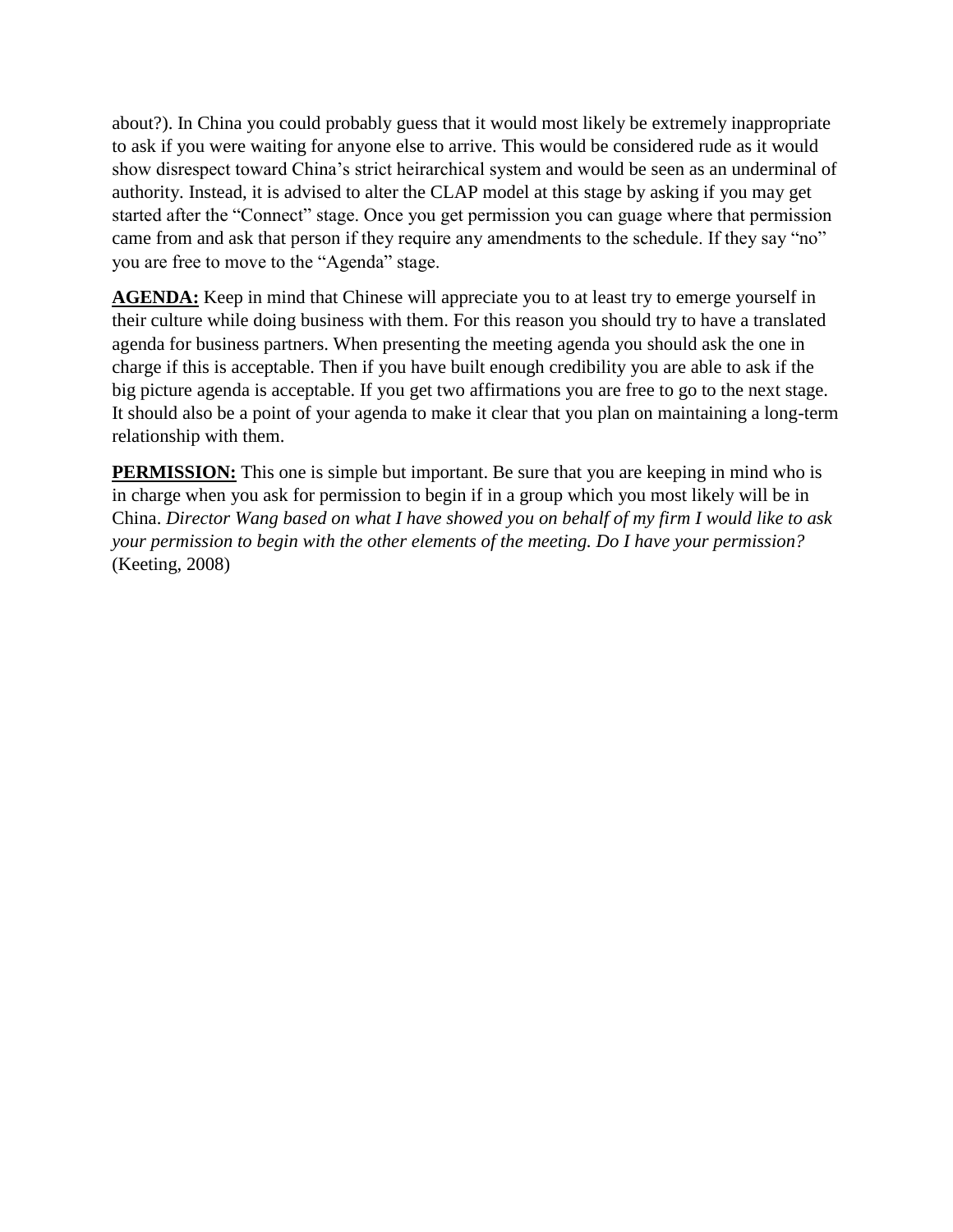| <b>CLAP Model Suggested Adaptation</b> |                                                                                                                                                                                                                                                                                                                               |                                                                                                                                                                                                                             |                                                                                                                                                                    |                                                                              |
|----------------------------------------|-------------------------------------------------------------------------------------------------------------------------------------------------------------------------------------------------------------------------------------------------------------------------------------------------------------------------------|-----------------------------------------------------------------------------------------------------------------------------------------------------------------------------------------------------------------------------|--------------------------------------------------------------------------------------------------------------------------------------------------------------------|------------------------------------------------------------------------------|
| Terms<br>Power                         | Connect: Make a<br>connection as human<br>beings.                                                                                                                                                                                                                                                                             | Logistics:<br>Discuss the<br>logistics of the<br>meeting.<br>DO NOT ask<br>$\bullet$                                                                                                                                        | Agenda: Present<br>a big-picture, and<br>meeting agenda.<br>Make                                                                                                   | Permission: Ask<br>for permission to<br>begin talking<br>business.           |
| Distance                               | Remain standing<br>$\bullet$<br>until asked to sit<br>Shake hands<br>$\bullet$<br>Expect slight bow<br>$\bullet$<br>Do not make<br>$\bullet$<br>small talk that is<br>TOO personal<br>Talk about your<br>$\bullet$<br>positive<br>experiences<br>you've had in<br>China.<br>It's ok to talk<br>$\bullet$<br>about the weather | if anyone else<br>needs to be<br>present. Be<br>aware of this<br>yourself.<br>$\bullet$<br>Ask to go to<br>this stage after<br>"Connect"<br>and be<br>mindful of<br>who you ask.<br>Ask if they<br>$\bullet$<br>need you to | $\bullet$<br>alterations as<br>requested.<br>There will<br>$\bullet$<br>most likely be<br>questions<br>here.<br>Ask if the<br>$\bullet$<br>agenda is<br>acceptable | Make sure to<br>$\bullet$<br>ask the one in<br>charge for this<br>permission |
| Individualism                          | $\bullet$<br>Focus on<br>identifying with<br>your company<br>and building the<br>credibility of it as<br>a whole.<br>Focus on team<br>$\bullet$<br>Remain calm and<br>$\bullet$<br>don't appear too<br>enthusiastic                                                                                                           | make<br>alterations                                                                                                                                                                                                         | Make<br>$\bullet$<br>relationship<br>building<br>apparent.                                                                                                         | Ask on behalf<br>$\bullet$<br>of your<br>company.                            |

*Here is a view of the CLAP model adapated for Chinese business.*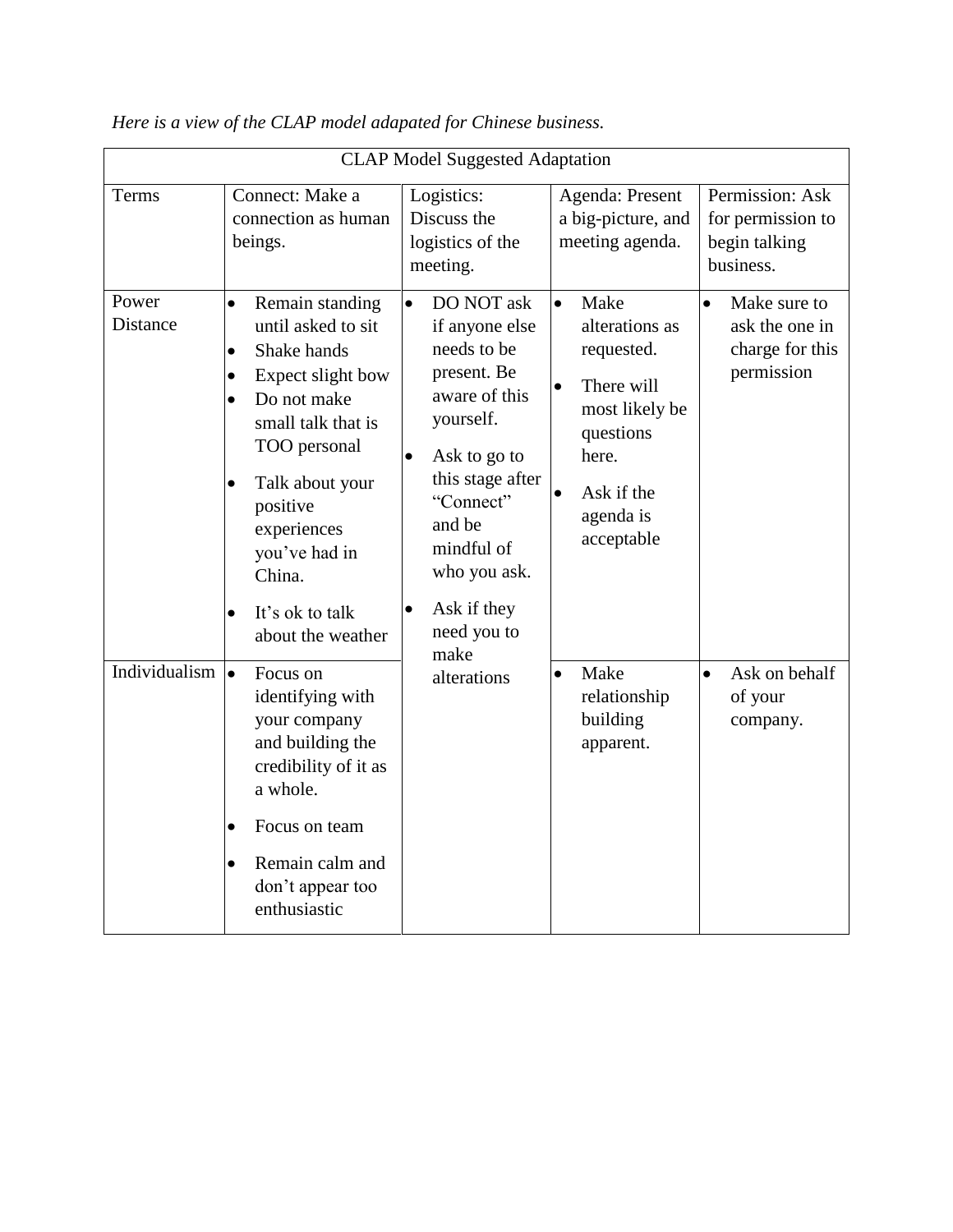# **EUROPE: GERMANY**

Germany's scores in Hofstede's five cultural dimensions as compared to the United States were as follows:

| Dimension                    | Germany | The United States |  |
|------------------------------|---------|-------------------|--|
|                              |         |                   |  |
| <b>Power Distance</b>        | 35      | 40                |  |
| Individualism                | 67      | 91                |  |
| Masculinity                  | 66      | 62                |  |
| <b>Uncertainty Avoidance</b> | 65      | 46                |  |
| Pragmatism                   | 83      | 26                |  |
| Indulgence                   | 40      | 68                |  |

#### **What's Different?**

When comparing the United States and Germany the biggest differences were found in the **pragmatism**, **indulgence,** and **individualism** categories. There is also a considerable difference in uncertainty avoidance that we can expect to play a role in the CLAP model stage of a sales interaction.

#### **Things to Consider in Germany**

Similar to China we see that Germany has a very high differential when it comes to individualism so we need to be mindful of how the adaptations might be the same. For instance, we most likely need to be thinking in a team based mindset rather than in an individualistic one. Germany is also at a low level of indulgence compared to the United States. We can predict that this may affect what is acceptable to talk about during the early stages of the CLAP model. Since pragmatism does not affect the early stages of the meeting as much as the others, as we did with China we will focus on the latter two. We will also take a look at uncertainty avoidance. It would be an arguable prediction to say that a culture with high uncertainty avoidance will require a more detailed approach.

#### **German culture at a Glance:**

First let's look at German from a broad general culture perspective. Since Germany is more of a low-context culture you will notice that there is naturally less context to talk about when looking into their culture for analysis. As can be expected Germany is considered a very punctual culture so being late to a gathering (even by a few minutes) is considered offensive. They also tend to be branded as more of the analytical types and even "masters of planning" (Businessculture.org, 2014). One interesting example of the structured nature of Germany society that stood out to me was brought up during my Global Negotiations course with Dr. Eckert. He mentioned that in German Universities, students are required to make appointments to see their professors through the secretary. German business is taken very seriously and personal affairs, humor, etc. are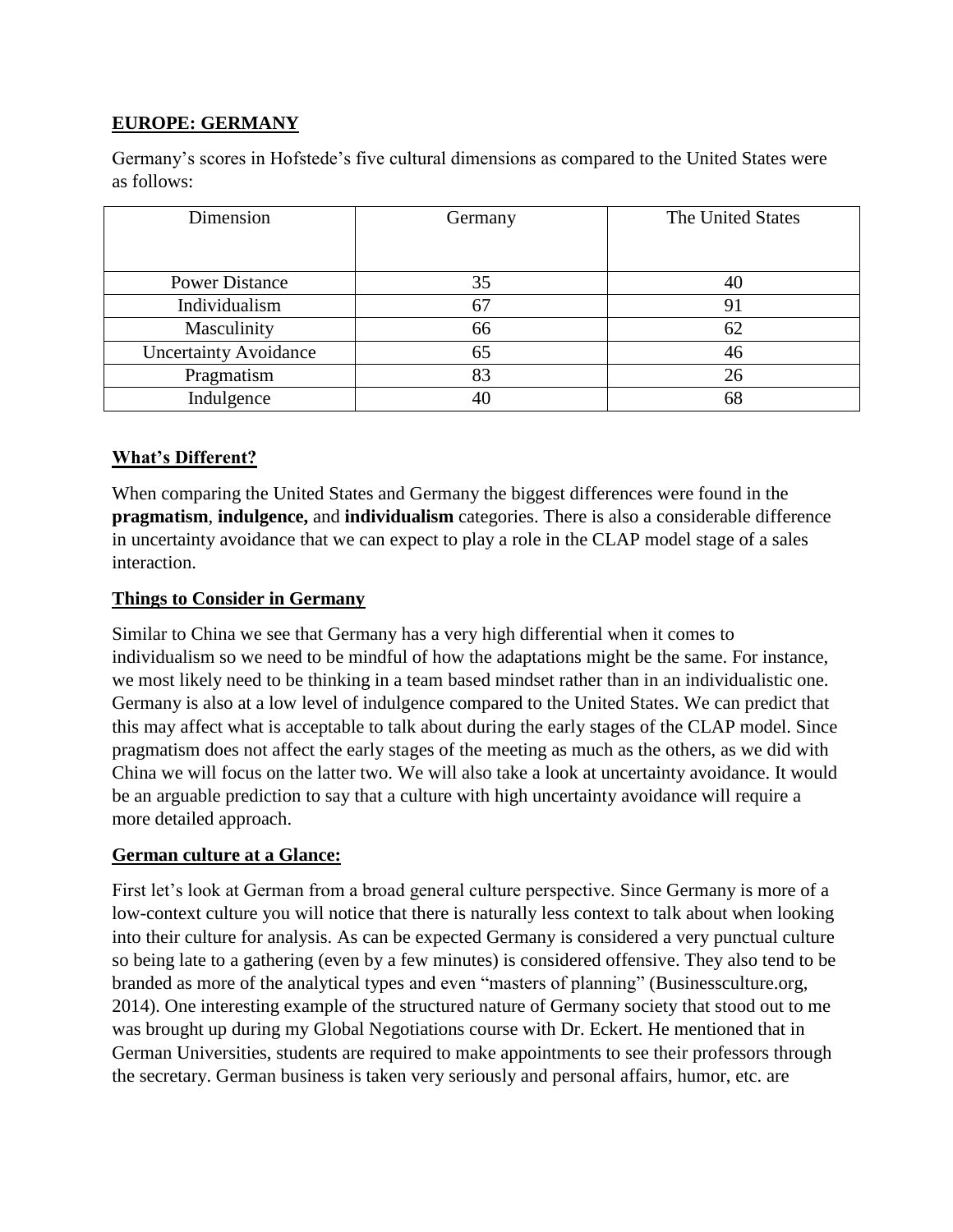considered inappropriate in the work setting. My guess is that German folks are not a big fan of the hit TV show "The Office".

A few other things to consider about navigating Germany are that eye contact is considered respectful and that instead of clapping after a presentation German folks will knock their knuckles against the table after a presentation. This is just something to be aware of if making a presentation in Germany for the first time because it may surprise you!

# **Business Etiquette Basics**

As mentioned before German people are highly structured and for this reason will have a lack of flexibility that needs to be accounted for. You need to stick to the agenda but also be aware that since Germany is very hierarchical in nature (as is usual with high power distance cultures) it can take some time to get a response to proposals. This should not be taken as rude and you can expect that after some time you get a highly detailed response with points given on several issues rather than just one (Saito & Fernandez, 2011). There is a strict divide between the business lives and personal lives of German people so you can expect a certain level of directness, bluntness, and possibly at times it may seem impersonal. This is to be expected as German people want to get right to the point and to the bottom line.

This work/life division strength also has created a taboo for people staying at the office late. This implies that the worker was inefficient during the normal day and for that reason has to stay late to recompense himself for wasting time.

#### **Meeting Etiquette**

When meeting and greeting it is considered polite for you to realize how to properly address German folks. Below I've attached a chart to help out with this. Keep in mind that rules can be different from company to company (Saito & Fernandez, 2011).

| <b>Who Are You Addressing</b>                                                                         | <b>Form of Address</b>                                                          |
|-------------------------------------------------------------------------------------------------------|---------------------------------------------------------------------------------|
| A person's family members, friends, and<br>children.                                                  | Use $du +$ given name                                                           |
| Strangers, casual acquaintances, business<br>partners, bosses, elders and other people of<br>respect. | Use sie. Also address these people with Herr or<br>Frau with their family name. |

Now that we have this out of the way we need to consider what to say next. Since Germans tend to display a strict divide between work and social life, it can be argued that a German businessperson will not enjoy the niceties of small talk as much as the common American business person would, and would like to get right down to business. However, they will generally open up for a small amount of chit chat to break the ice if you prefer to do this before jumping into important topics. However, avoid personal topics at all costs. A good idea for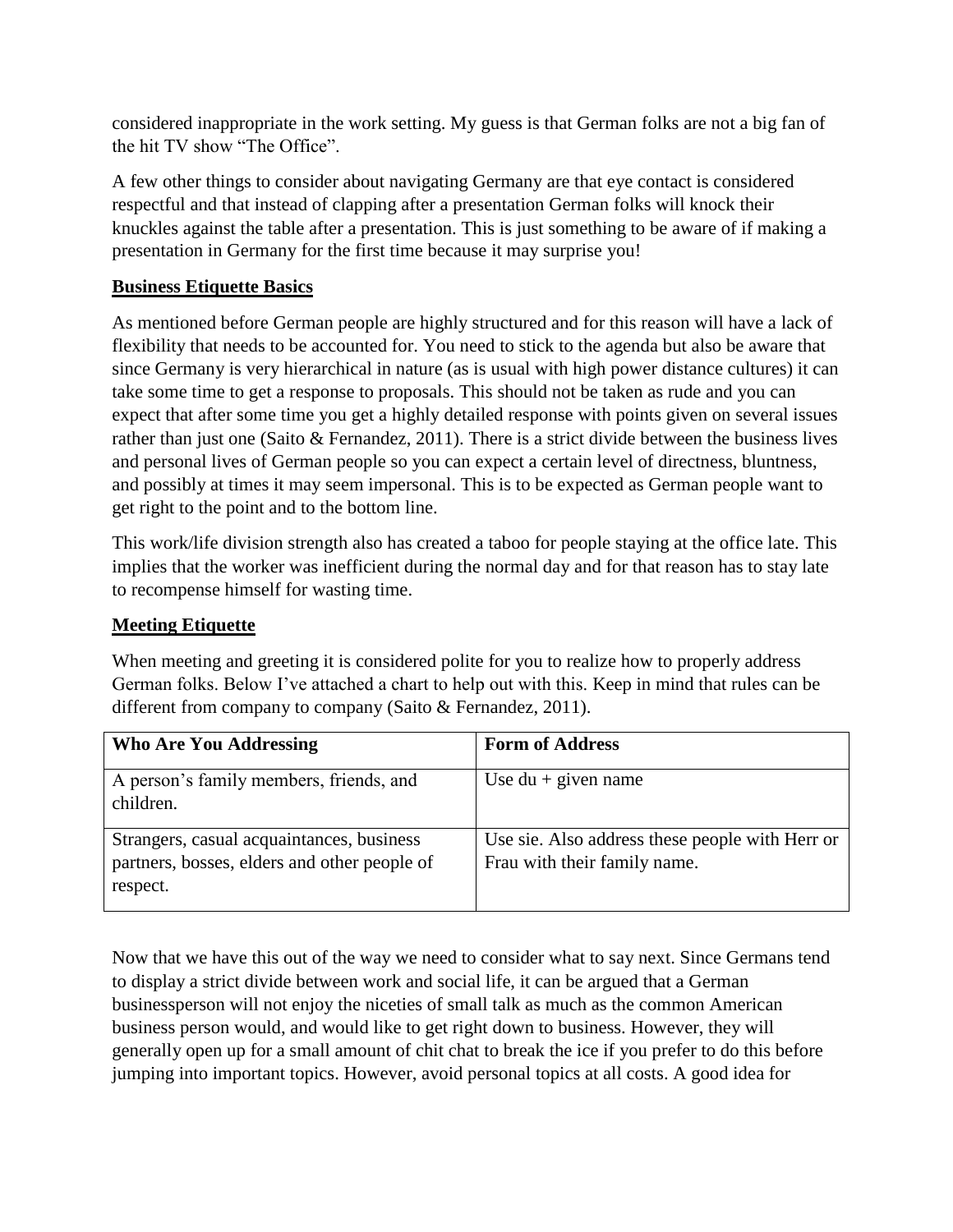rapport building would be business or sports topics. When it doubt do this and avoid controversial topics like the countries Nazi past. This is unacceptable even in a jovial sense.

Common to what we saw in China, Germans are not big into gesticulation so this should also be kept to a minimum.

# **The German adapted CLAP model**

Now that we have had a chance to examine the contexts of the German culture we can begin to speculate how the Hofstede's elements would interact with the CLAP model. As we discussed earlier we will be using the elements of indulgence, individualism and uncertainty avoidance as our looking glass in this section.

**Connect:** Since we have learned that Germans have a disconnection between their business and personal lives we can expect that they would prefer to keep the chit chat to a minimum. If we are to follow the CLAP model proposed by the SBM model and attempt to build rapport we should stick to highly relatable topics (When it doubt talk business or sports). During this stage the German counterpart has begun to analyze you already so it is important that you try to build credibility with what you choose to make a connection on. German has a collectivistic and high power distance tendency so building rapport on too personal of a level could be seen as inappropriate. With that being said, you should also stay away from jokes in this stage (especially those about the country's Nazi past). Remember that Germans are very direct and may rush through this stage. We have also made a point in referring to the differences in the indulgence element for reasons of what could be considered appropriate to bring up during this stage. Once again I reiterate that there is an iron curtain between life and work in Germany. Do not bring up things that could be considered overly indulgent for sake of rapport building.

If you are in a group setting it is once again a good idea to try to connect as a team and introduce everyone for the sake of the differences in individualism ranking.

**Logistics:** This stage is more acceptable in Germany because of their low-context, strictly business nature. Ask if the proper people are in place and ask if the duration discussed is still at play.

**Agenda:** This is a big one since Germany is a high uncertainty avoidance society. The agenda should be very detailed and leave little to the imagination. Go into detail about what you want to cover during the meeting and expect some questions. The same can be said for the big picture agenda as well. It is also a good idea to send them a copy of this agenda ahead of time so that they may voice any concerns ahead of time. Once the agenda is in place it is deemed unprofessional to change it.

**Permission:** Ask for permission to begin. The differences in Hofstede's elements won't affect this aspect of the CLAP model because Germany is quite similar to the United States.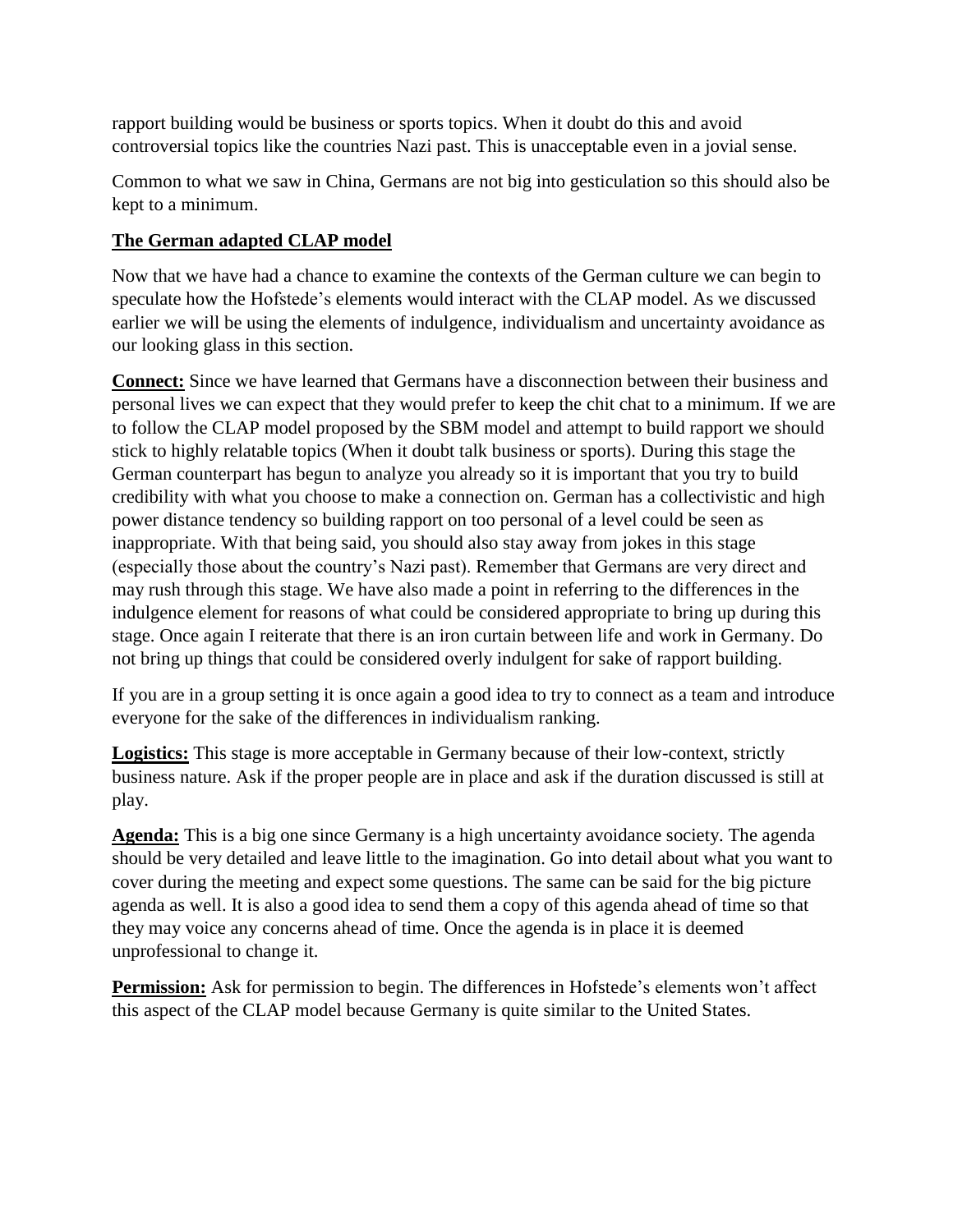| <b>CLAP Model Suggested Adaptation</b> |                                                                                                                                                                                                                                       |                                                                                                                                                                                          |                                                                                                                                                                                                 |                                                                                                         |
|----------------------------------------|---------------------------------------------------------------------------------------------------------------------------------------------------------------------------------------------------------------------------------------|------------------------------------------------------------------------------------------------------------------------------------------------------------------------------------------|-------------------------------------------------------------------------------------------------------------------------------------------------------------------------------------------------|---------------------------------------------------------------------------------------------------------|
| Terms                                  | Connect: Make a<br>connection as human<br>beings.                                                                                                                                                                                     | Logistics:<br>Discuss the<br>logistics of the<br>meeting.                                                                                                                                | Agenda: Present<br>a big-picture, and<br>meeting agenda.                                                                                                                                        | Permission: Ask<br>for permission to<br>begin talking<br>business.                                      |
| Individualism                          | $\bullet$<br>Connect with<br>international<br>topics like<br>business or sports<br>instead of<br>personal ones.<br>Germans may<br>$\bullet$<br>breeze through<br>the rapport<br>building as they<br>don't prefer it the<br>way we do. | Ask the<br>$\bullet$<br>person in<br>charge<br>directly if<br>their schedule<br>is still good<br>for the<br>meeting.<br>It's ok to ask<br>$\bullet$<br>if anyone else<br>is joining you. | Show a plan<br>$\bullet$<br>for the<br>interactions<br>between the<br>two<br>businesses.<br><b>Build</b><br>$\bullet$<br>credibility not<br>just for<br>yourself but<br>mainly for<br>your firm | Be sure to<br>$\bullet$<br>have built<br>rapport from a<br>"team"<br>standpoint.                        |
| Indulgence                             | Avoid connect<br>$\bullet$<br>with topics that<br>are too personal<br>or too<br>"indulgent".                                                                                                                                          |                                                                                                                                                                                          |                                                                                                                                                                                                 |                                                                                                         |
| Uncertainty<br>Avoidance               |                                                                                                                                                                                                                                       | Once these<br>$\bullet$<br>are set, do not<br>attempt to<br>change them<br>without good<br>reason.                                                                                       | Make it<br>$\bullet$<br>detailed and<br>be prepared<br>for questions.                                                                                                                           | Ask them if<br>$\bullet$<br>they have any<br>questions<br>before you<br>dive into any<br>core subjects. |

*Here is a view of the CLAP model adapted for German business*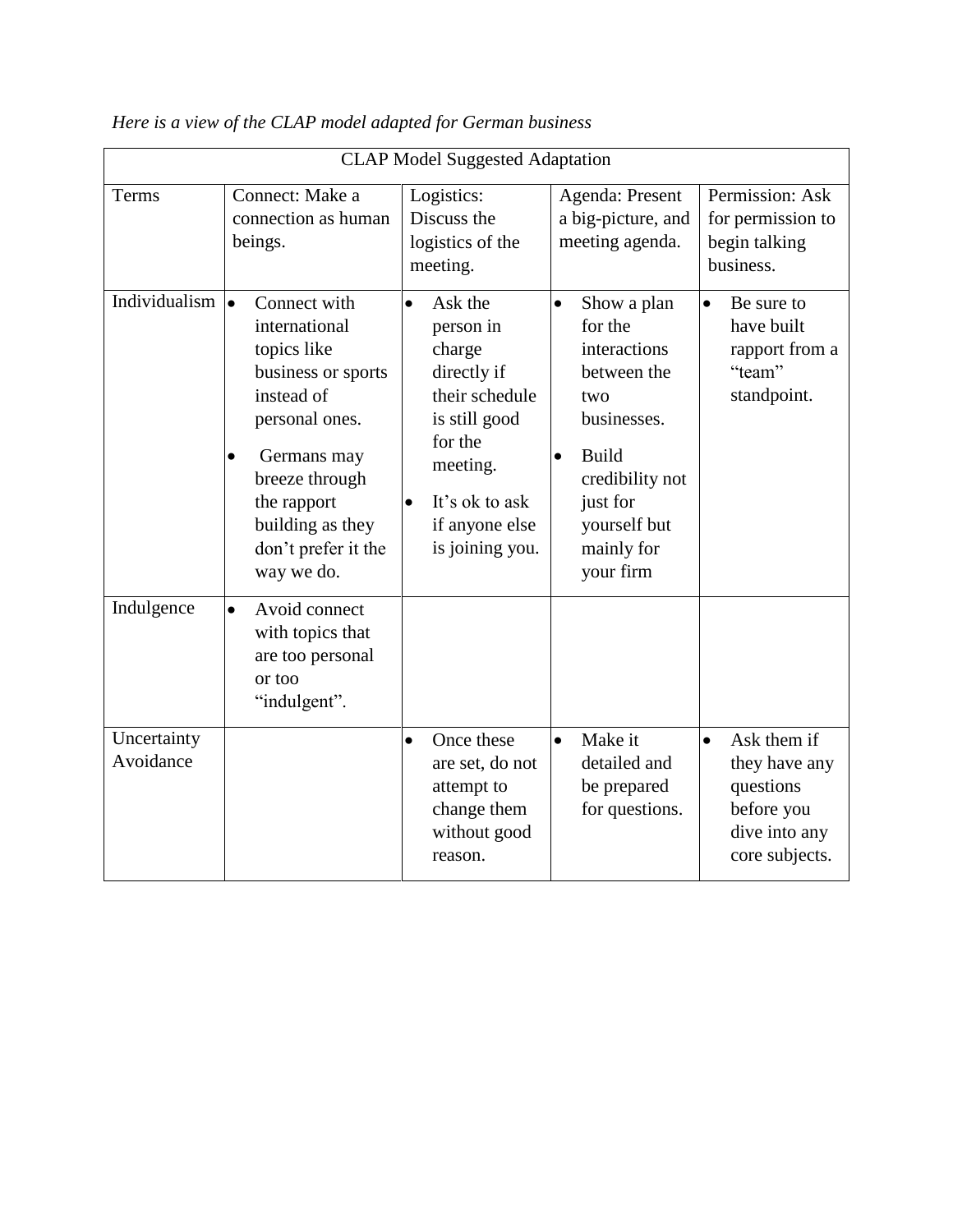# **SOUTH AMERICA: BRAZIL**

Brazil's scores in Hofstede's five cultural dimensions as compared to the United States were as follows:

| Dimension                    | <b>Brazil</b> | The United States |
|------------------------------|---------------|-------------------|
|                              |               |                   |
| <b>Power Distance</b>        | 69            | 40                |
| Individualism                | 38            | 91                |
| Masculinity                  | 49            | 62                |
| <b>Uncertainty Avoidance</b> | 76            | 46                |
| Pragmatism                   | 44            | 26                |
| Indulgence                   | 59            | 68                |

#### **What's Different?**

After considering Hofstede's dimension scores for Brazil and the U.S. the largest differences were in **power distance**, **individualism**, and **uncertainty avoidance**. This means that Brazilian businessmen will be more likely to abide by strict hierarchies, accept that there is an unequal power structure, and avoid decisions laced with ambiguity.

#### **Brazilian Culture at a Glance**

Brazil is another high-context culture packed with a lot to learn before heading into a business situation. We will look at certain elements that may explain the differences in power distance, individualism, and uncertainty avoidance.

In Brazil there is a hierarchical way of conducting day-to-day life that has existed for a very long time and has come to be commonplace and for the most part accepted. This means that people from the upper class will rarely interact with people from the lower class (this will be commonplace when it comes to managers and subordinates as well). When you are invited to a private function in Brazil punctuality is highly stressed. This being said, it is not uncommon for a Brazilian counterpart to arrive late to an event. Brazilians and Americans have a very different view of how time operates. Whereas Americans see the 24-hour clock as a pie to be divvied up between tasks, Brazilians see time as a timeline or flow of events and do not like to rush interactions. This should be kept in mind when considering uncertainty avoidance. More than likely since they do not like ambiguity or uncertainty they engage in a view of time as they do in order to fully understand the circumstances at hand before making commitments.

For the most part, Brazilians are very easy going and easy to build rapport with. However there are pros and cons that come along with this trait. For instance, it is not uncommon for a person from Brazil to superficially invite you to their home. This is why you should never drop in unless you are one-hundred percent sure of the plan for you to do so. Keeping this in mind you could see why this might hinder a business interaction. A salesperson thinks that they have done a great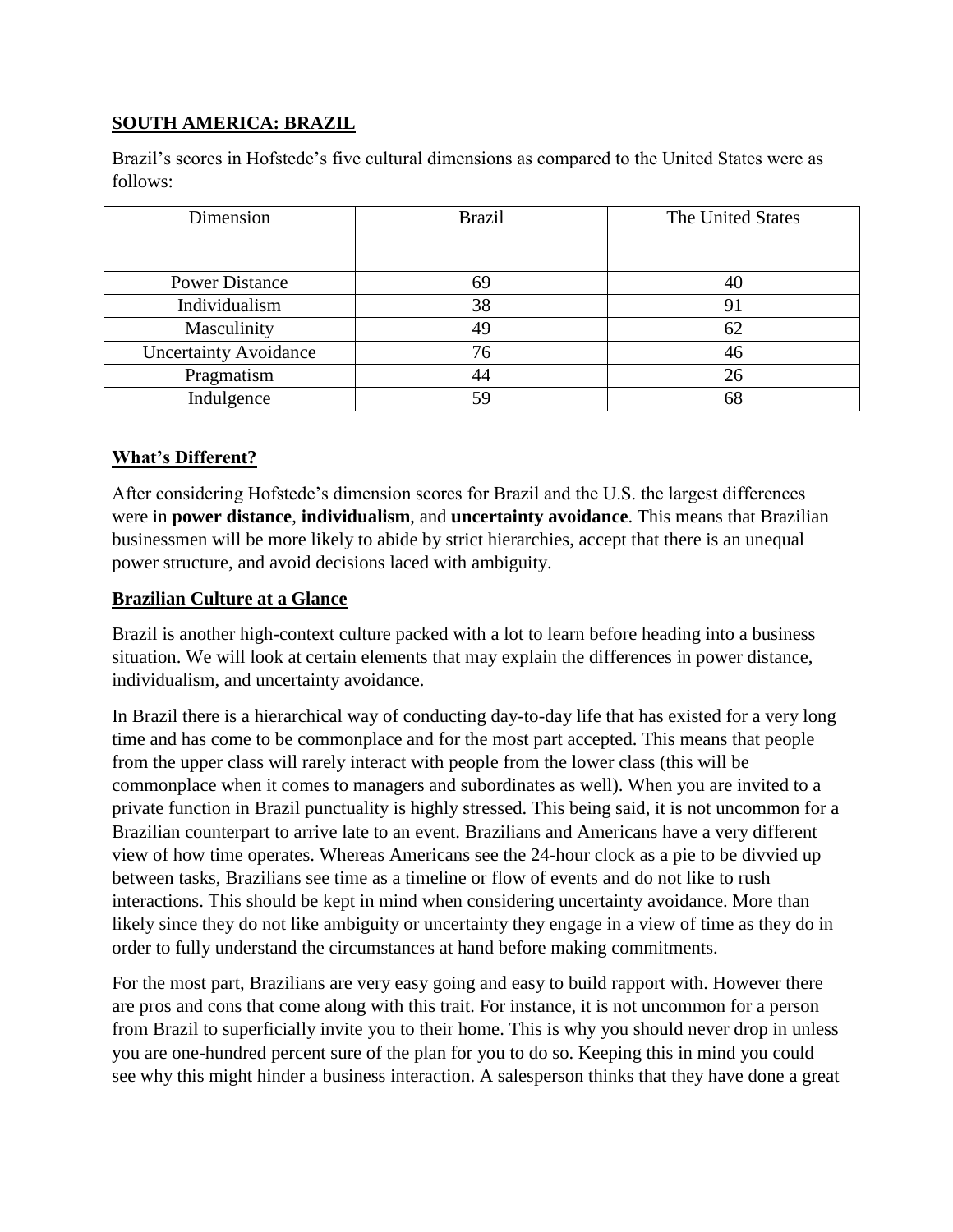job establishing a relationship with someone but they are simply just easy going and do not like to say "no".

As is common with cultures with individualism ratings like Brazil's it is polite to greet everyone in the room with a handshake and eye contact as well as with you are saying farewell. Also refrain from using the "ok" sign in Brazil. This means something very profane in Brazil.

# **Business Etiquette Basics**

There are a few key areas to consider when considering the business etiquette basics of Brazil. There are definite communication issues such as phone calls, and connection issues. We are looking for the proper adaptations for power distance, individualism, and uncertainty avoidance.

# Phone Calls

Brazilians do not have the same sense of urgency that Americans have which is a result of how they view the 24-hour clock. This being said it is acceptable to call your client multiple times with an urgent issue. A word of advice that Dr. Eckert shares with his student's for times like these is the act of gathering a network "web" with your client. This means that you are able to connect with the client's secretaries, subordinates, and even co-workers. They favor face to face through and through but this will alleviate some of the worries of communication through phone.

#### Meeting Etiquette

We have gone over some aspects of meeting etiquette but to reiterate you should greet and give farewell to everyone. Women can expect a kiss on the cheek. You should also be aware that Brazilians are close communicators (close talkers). If you are a woman you may face difficulty from a male counterpart. However, if you prove yourself to be professional and stick to your guns you will be fine in the long run.

#### **Brazil adapted CLAP model**

One more time we can use what we have learned so far to adapt the CLAP model to an interaction with another culture. This time it is Brazil.

**Connect:** It is expected that you will engage in a certain amount of small talk before getting into business. Similar to Germany you should stick to topics about sports or business issues until you are able to build rapport. The conversation might become more personal as the interaction progresses. It can be expected that you will be put in front of a group so you should try to direct your attention toward the one in charge. This being said, you may actually go through a secretary or other subordinate to "break the ice" before your meeting proceeds. Be sure to be prepared and respectful of this hierarchical structure.

**Logistics:** Brazil has a high power distance and is a high-context culture. For this reason I once again recommend not asking if anyone else needs to be present because this could be portrayed as undermining their authority. It is a better idea to ask if you can get started at this point and then ask if the timeline is still the same. Once again business meetings here are very laid back and slow to progress so be sure to have patience.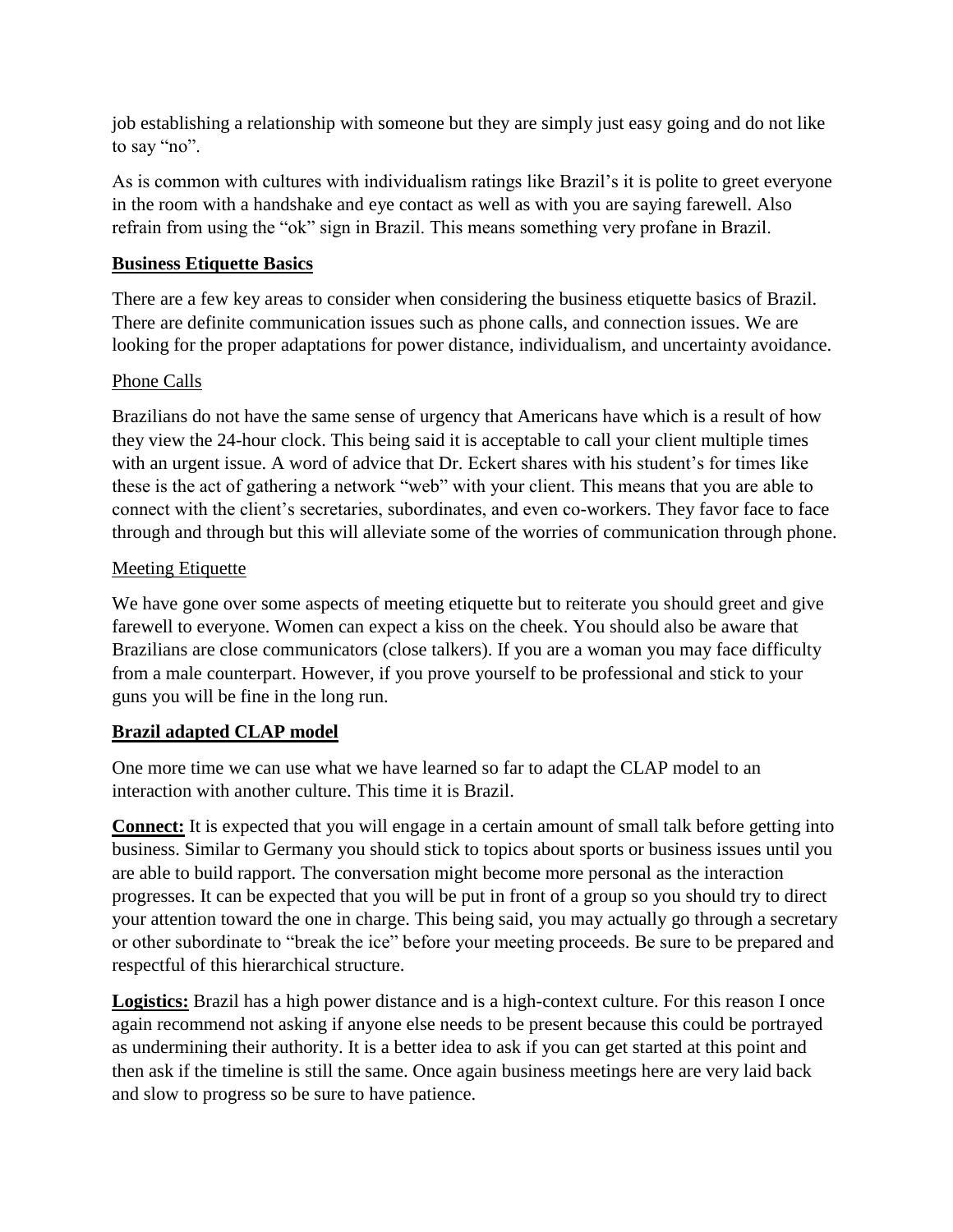**Agenda:** You can make an agenda and it is a good idea to do so. However, do not expect to stick to it and be ready to adapt it. Think of your agenda as more of a loose list of things you would like to discuss. Keep in mind that it may take more than one meeting to get things accomplished because of the tendency of Brazilian business meetings to go at a slow pace.

**Permission:** By now you have an idea of who is in charge. Ask the "group" for permission to move to other areas of the meeting, but chiefly direct this toward the one in charge.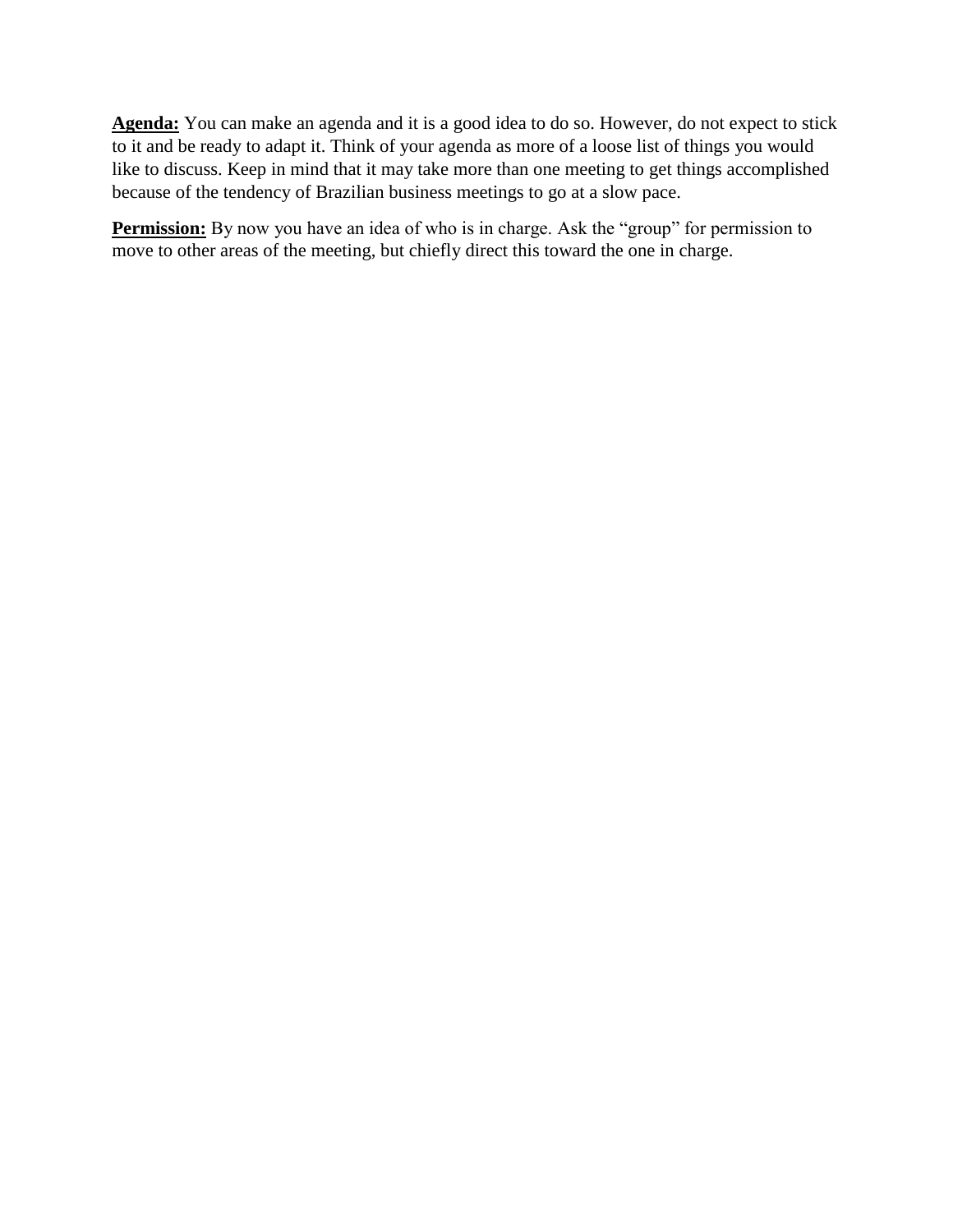| <b>CLAP Model Suggested Adaptation</b> |                                                                                                       |                                                                                                           |                                                                                |                                                                            |
|----------------------------------------|-------------------------------------------------------------------------------------------------------|-----------------------------------------------------------------------------------------------------------|--------------------------------------------------------------------------------|----------------------------------------------------------------------------|
| Terms                                  | Connect: Make a<br>connection as human<br>beings.                                                     | Logistics:<br>Discuss the<br>logistics of the<br>meeting.                                                 | Agenda: Present<br>a big-picture, and<br>meeting agenda.                       | Permission: Ask<br>for permission to<br>begin talking<br>business.         |
| Power<br>distance<br>Individualism     | Aim your<br>conversational<br>efforts toward the<br>group but chiefly<br>toward the one in<br>charge. | Avoid asking if<br>anyone else is<br>joining.<br>Ask on behalf of<br>your team<br>instead of<br>yourself. | Don't be in love<br>with your agenda<br>and be adaptable<br>to the team goals. |                                                                            |
| Uncertainty<br>Avoidance               | Don't jump right into<br>business, but don't<br>be too vague about<br>your intentions<br>either.      | Do not introduce<br>new people<br>without time for<br>introductions.                                      | Make your<br>agenda show that<br>you intend to<br>cover their<br>concerns.     | Ask if anyone<br>has any concerns<br>before asking for<br>this permission. |

*Here is a look at the CLAP model adapted for Brazilian business*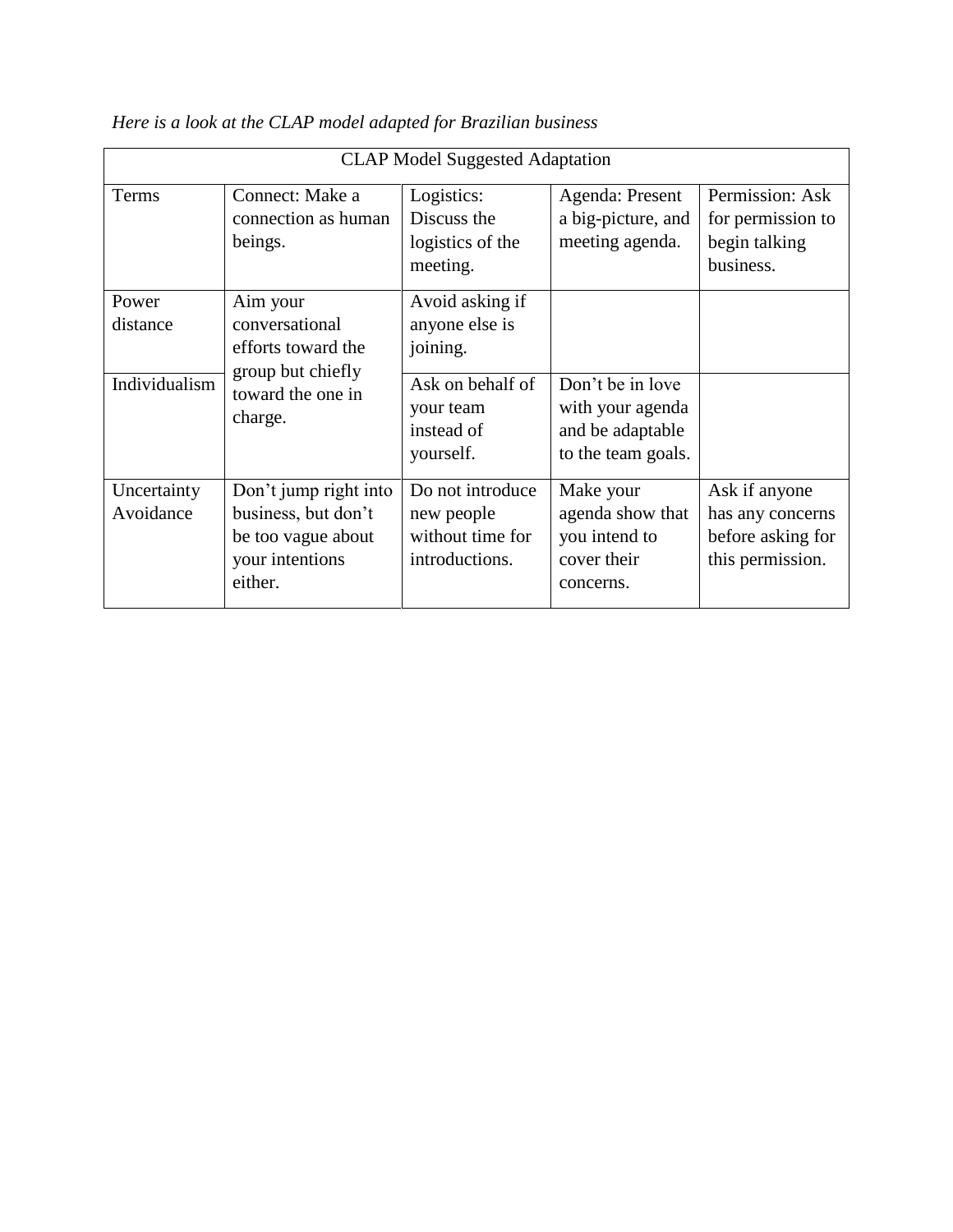**CONCLUSIONS FOR CONSIDERATION:** This next section will serve as the framework for the effective salesperson adapting their sales model through a cultural cross-cultural context.

Now that we have had the opportunity to take a look at several different cultures at a basic level we can conclude a model that the effective salesperson may follow when in this sort of situation. I will suggest these four steps in modification to the existing Purposeful Selling model: level one preparation, off-stage adaptation, level two preparation, on-stage adaptation, understanding, and adapted process.

# **Level One Preparation:**

By now you have most likely picked up that it is very important for us to get at least a basic example of cultural values before we can consider what the necessary sales process adaptations are. For this reason I highly recommend making a "cultural cheat sheet" to consider whilst you navigate your business as usual. This idea comes from a class in the WMU Marketing Program also taught by Dr. Jim Eckert in Negotiation and is a slightly adapted version for the sake of this purposed model. You should format your cheat sheet to contain the following information:

General Culture: As we discussed, what are the Hofstede's cultural elements? Starting with this framework will give you a basic level of understanding of how different the culture is and you start you basic level research from here. Find out what the culture finds important. As we have seen you will most likely be surprised at how much different the culture is than yours.

Business Culture: After looking into the cultural elements at play you should begin to consider how this affects the way people will do business in this culture. It is a good idea to come up with a list of do's and don'ts for quick reference in this area. For instance, recall the example about the salesperson gifting the knives to the Japanese business partners. It is also a good idea to try to understand how this might affect negotiation procedures should these become necessary.

Adapted Process: After getting at least a basic understanding of the cultural dynamics at play you should map out how this will affect your normal procedure. Just as we did the CLAP model analysis and adaptation you should consider each facet of your normal business procedure and map where the necessary adaptations are.

#### **Offstage Adaptation:**

After mapping out your cheat sheet you need to consider one more thing before you are cleared to move to the next step of your model. You must make sure that you essentially alter your mindset in a way that will allow you to navigate this culture with the necessary amount of emergence to be deemed acceptable by business standards. You must often leave biases aside and be able to leave your comfort zone at times. For instance, in some cultures of high hospitality it is normal for a host to offer food to a guest. For an American salesperson visiting a land that is culturally different than their own, they might not be ready to accept some of the delicacies of other nations and it would be considered extremely rude to say no. This is why is it is a good idea to pay a respectable amount of time in this stage of adaptation before any face-toface interactions with an international client. This is just a small example but there are many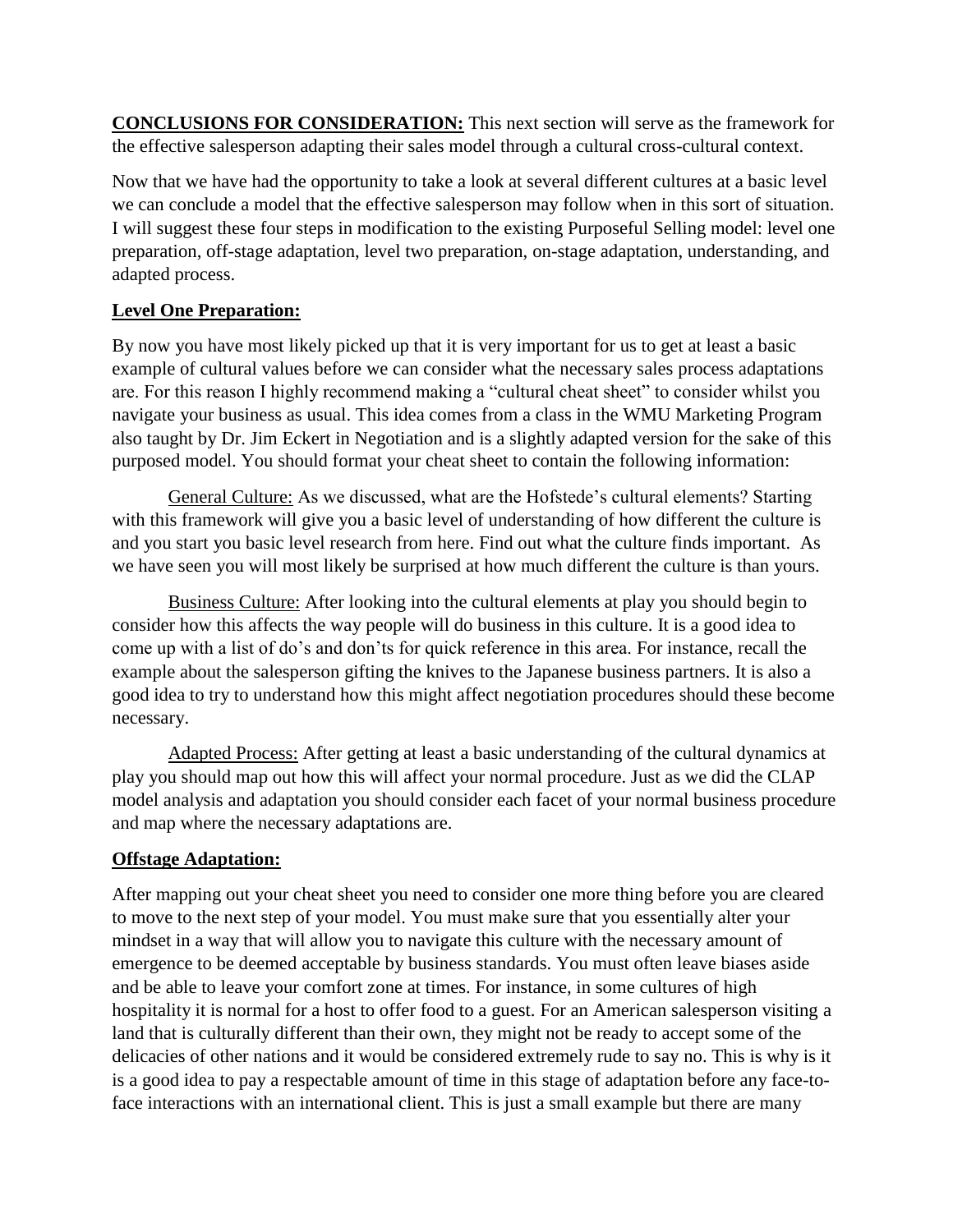instances such as this one to consider that it would be extremely helpful to know about before arriving in a foreign land. It is also important to consider that different adaptations will be made depending on who is traveling but it is often most polite to infer yourself to be the adaptor.

# **Level Two Preparation:**

At this stage I am assuming that you have a solid understanding of the culture and you have made the necessary offstage adaptations to be able to deal with the differences. This is where you may begin to consider other elements of preparation that are considered in the Purposeful Selling Model of Western Michigan University's SBM program such as the inputs, personal research, etc. that we have mentioned in prior sections.

Notice how much time we have actually spend in preparation mode before any interaction with a client. This is the most important message I hoped to portray with this study. In order to research the client's situation, you must first be able to see through their looking glass to a certain extent and that is why an effective salesperson will need to consider this model to be successful.

# **Understanding:**

This comes at the beginning of the sales process which is why I chose to analyze the CLAP model in prior section. At this point we have done all the necessary research to engage in a sales process and we have begun to interact with a potential client. We might have done research but we must not forget that do not know the client on a personal level yet. Assuming that everyone in a particular culture will be alike is very dangerous and should be avoided. At this stage we begin to get to know the client on a personal level and get an idea for further adaptations to our sales process. Sometimes clients will simply ask whether you want to do the meeting in the American way or their cultures way (Varner Beamer). This shows that they are prepared to make adaptations as well. Depending on who has the at home advantage you are free to make the decision yourself at this point but I highly suggest a hybrid approach that is still culturally sensitive.

#### **Adapted Process:**

So there we have it. We have taken the time to research and understand the culture. We have altered our mindset in a way that will prepare us for the actual interaction. We will adapt our approach and try to gain understanding in our first interaction with the client to build rapport. After we have made this mile long list of adaptations we can implement our adapted process and go about business as normal and the Purposeful Selling model will play out as it normally does. This process may seem tedious but to the effective salesperson it is invaluable and will begin to flow seamlessly as it becomes habitual.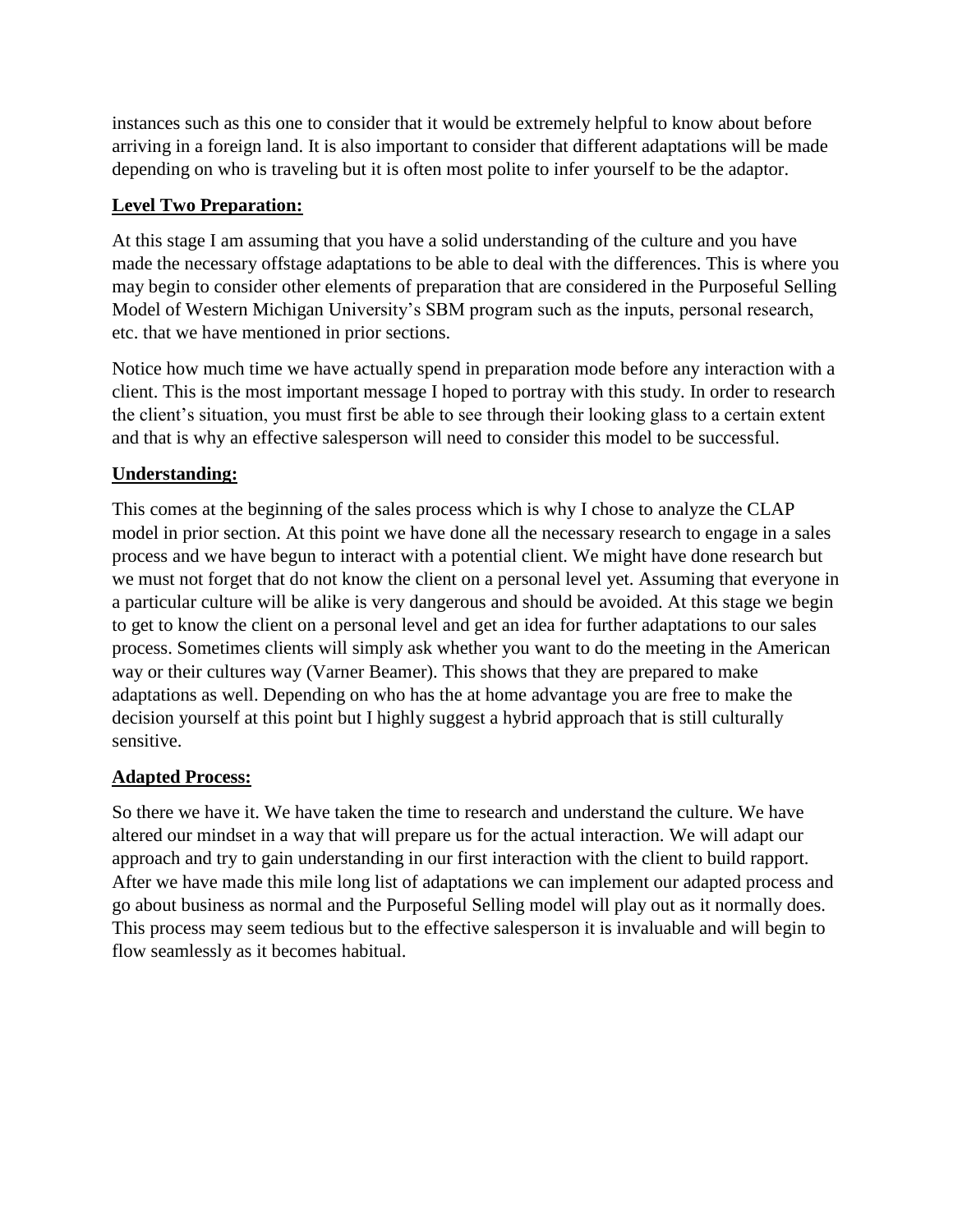**SUGGESTED EXPERIMENT:** In order to test the findings of this report I suggest an engaged study with people from the cultures depicted. In order to test each theory I suggest filming several videos of examples of good and bad and have people of the respective culture rate the quality of the sales interactions. If they rate the suggested adaptation highly then we know that the adaptation is 100% on target. I have listed some ideas for the videos below.

# **Video One: INDIVIDUALISM**

SCENARIO: A salesman enters the office and begins a meeting with the CLAP model. **DIMENSIONS AT PLAY**: CLAP Model vs. Low Level of Individualism Research Suggested Adaptations: In a meeting with a Chinese client you should exchange business cards, mention company, rank and go over qualifications. This will act as your connection stage in the CLAP model. Once you have done this, go about the CLAP model as usual.

# **Video Two: PRAGMATISM**

**SCENARIO:** A NetSuite salesman presents a solution based on the needs he has uncovered previously. The buyer is a little uneasy because it would be a huge change in operations. The salesman handles the objection of uncertainty by showing the buyer how the program will greatly affect the short term operations of the firm.

**DIMENSIONS AT PLAY:** VPC MODEL vs. High Degree of Pragmatism Research Suggested Adaptation: Show flexibility and short-term oriented sales pitch to a culture that has a high degree of pragmatism. These people are more likely to go with a change if it makes sense and are less attached to tradition.

# **Video Four: UNCERTAINTY AVOIDANCE**

**SCENARIO:** A NetSuite salesman presents a solution and the buyer is uneasy. The NetSuite needs to overcome the buyer's avoidance of uncertainty with a solid presentation. During the presentation the buyer has concerns and the salesman effectively overcomes them.

**DIMENSIONS AT PLAY:** CRC Model vs. Uncertainty Avoidance

Research Suggested Adaptation: For countries with a high level of uncertainty avoidance, show them proof of how the product will affect their short and long term business and answer technical questions.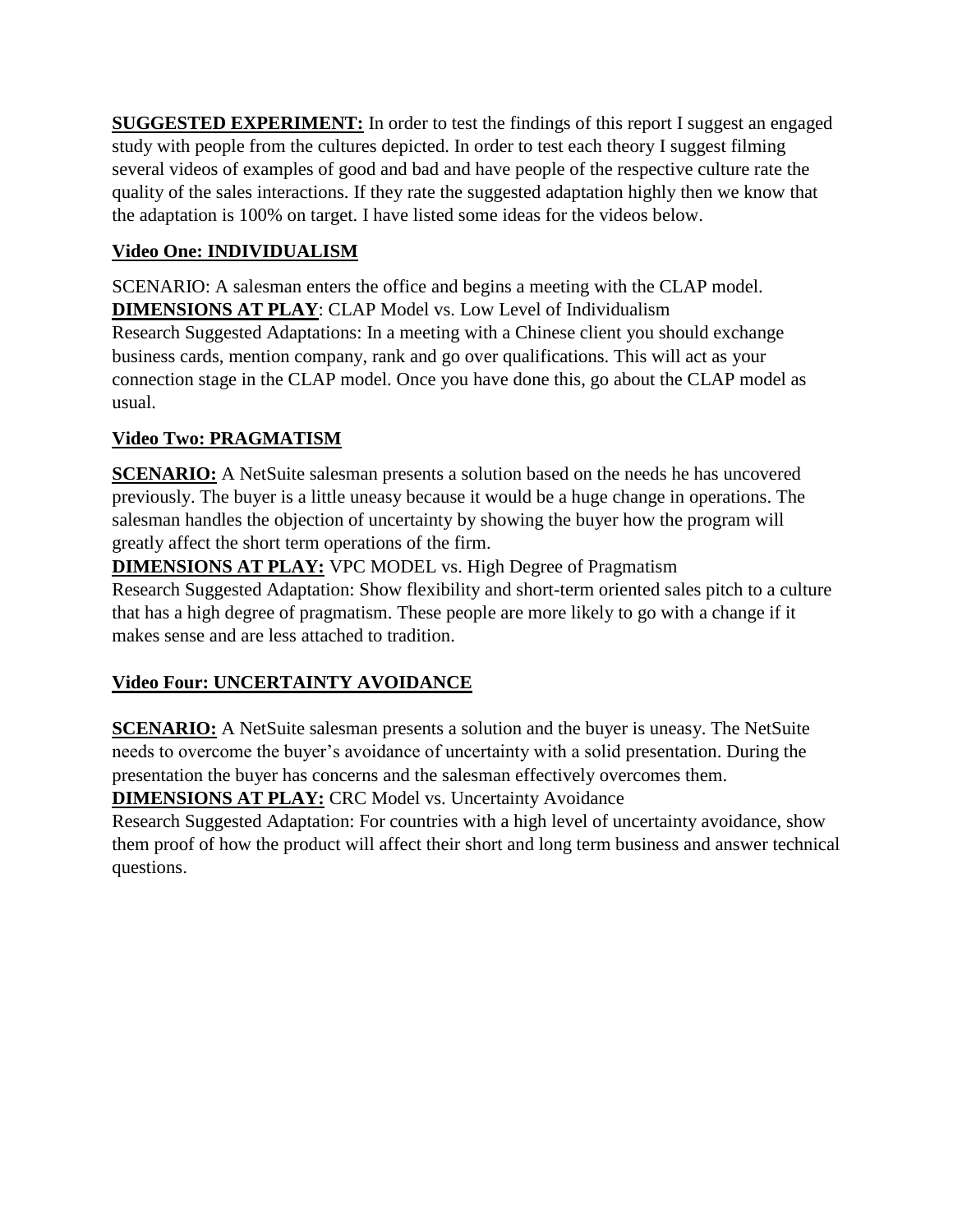#### **Bibliography**

Businessculture.org. (2014). *Business etiquette.* Retrieved from Passport to Trade: Business Culture: http://businessculture.org/western-europe/business-culture-in-germany/business-etiquette-in-germany/

Keeting, J. (2008). *Meeting Tips.* Retrieved from Etiquette in China.

LCB. (2013, April 21). *Mianzi – How to Make & Keep 'Face' in China.* Retrieved February 12, 2014, from Learn Chinese Business: http://learnchinesebusiness.com/2013/04/21/mianzi-how-to-make-a-keepface-in-china/

LLP, P. C. (2013). *Key findings from the 2013 US State of Cybercrime Survey.* PWC.

Los Angeles Chinese Learning Center. (n.d.). *Chinese Business Culture - Guanxi, An Important Chinese Business Element.* Retrieved Dec 19, 2013, from Chinese School Netfirms: http://chineseschool.netfirms.com/guanxi.html

Magazine, F. (n.d.). *Measuring IT Security Costs*. Retrieved from Forbes.com: http://www.forbes.com/2009/02/07/security-information-tech-technology-cionetwork\_0209\_security.html

Millet, J. (2010). *Chinese Culture, Etiquette & Protocol.* Retrieved February 12, 2014, from Cultural Savvy.

Ph.D, J. A. (2007-2011). *Purposeful Selling.* Kalamazoo : Western Michigan University.

Saito, D., & Fernandez, C. (2011). *Business Etiquette and Values in Germany.* Retrieved from InterNations: Connecting Global Minds: http://www.internations.org/germany-expats/guide/15987-jobsbusiness/german-business-culture-15990/business-etiquette-and-values-in-germany-2

Zhou, M. (2005, Jan 1). *Masculinity in Chinese History.*

Beamer, L., & Varner, I. (2005). *Intercultural communication in the global workplace* (3rd ed.). Boston, Mass.: McGraw-Hill.